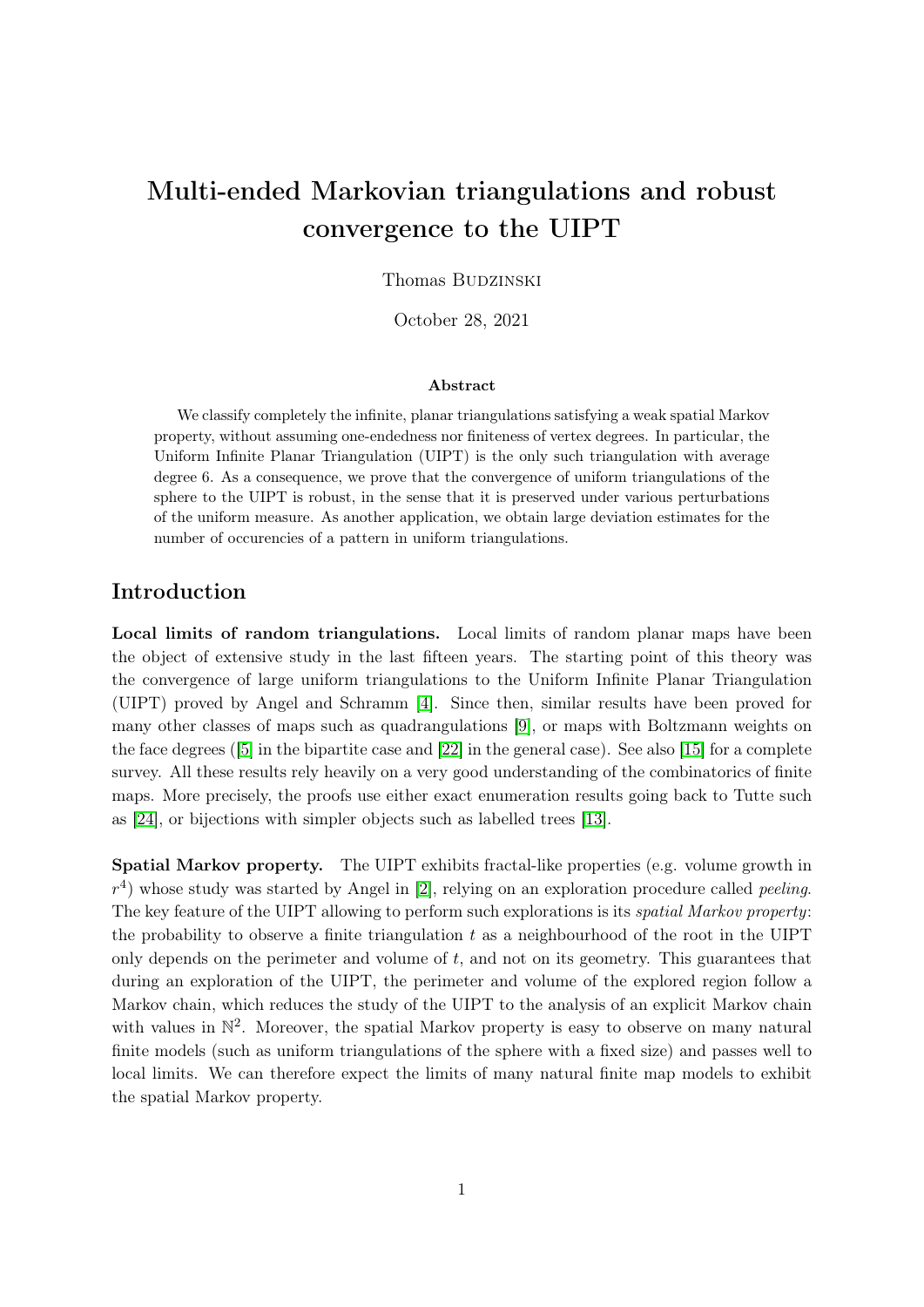Planar Stochastic Hyperbolic Triangulations. Partly motivated by this remark, Curien introduced<sup>[1](#page-1-0)</sup> in [\[14\]](#page-21-4) a family of random infinite triangulations of the plane called Planar Stochastic Hyperbolic Triangulations (PSHT) (see also [\[3\]](#page-20-4) for similar objects in a half-plane setting). The PSHT form a one-parameter<sup>[2](#page-1-1)</sup> family  $(\mathbb{T}_{\lambda})_{0 \leq \lambda \leq \lambda_c}$ , where  $\lambda_c = \frac{1}{12\sqrt{3}}$  and  $\mathbb{T}_{\lambda_c}$  is just the UIPT. They are characterized by the following stronger version of the spatial Markov property: if  $t$  is a triangulation with one hole of perimeter  $p$  and inner volume  $v$ , then

$$
\mathbb{P}\left(t\subset\mathbb{T}_{\lambda}\right)=C_{p}(\lambda)\times\lambda^{v},
$$

where  $t \subset T$  means that t is a neighbourhood of the root in T, and the constants  $C_p(\lambda)$  are explicit. For  $\lambda < \lambda_c$ , the PSHT  $\mathbb{T}_{\lambda}$  exhibit a hyperbolic behaviour contrasting sharply with the UIPT (e.g. exponential volume growth, positive speed of the simple random walk) [\[14\]](#page-21-4). The PSHT were proved in [\[7\]](#page-20-5) to be the local limits of uniform triangulations with genus proportional to their sizes.

Characterizing Markovian triangulations. An important step of the argument of [\[7\]](#page-20-5) was the following characterization.

<span id="page-1-2"></span>**Proposition 1.** [\[7,](#page-20-5) Theorem 2] Let T be a random, infinite, one-ended planar triangulation with finite vertex degrees. If  $T$  satisfies the spatial Markov property, then  $T$  is a mixture of PSHT, i.e. T is of the form  $\mathbb{T}_{\Lambda}$ , where  $\Lambda$  is a random variable with values in  $(0, \lambda_c]$ .

Indeed, once tightness and planarity and one-endedness of the limits are established, this result ensures that any subsequential limit is a mixture of PSHT. However, although [\[7\]](#page-20-5) does not rely on precise combinatorial asymptotics on the finite models, checking the assumptions of one-endedness and planarity on subsequential limits still required a strong combinatorial input, namely the Goulden–Jackson recursion of [\[18\]](#page-21-5). The goal of the present work is to remove the assumptions of one-endedness and finite vertex degrees in Proposition [1,](#page-1-2) and therefore to make the strategy of [\[7\]](#page-20-5) less reliant on the combinatorial understanding of the models.

Triangulations with infinite vertex degrees. In this work, an infinite triangulation will be a connected, planar gluing of a countable collection of triangles along their vertices and edges (see Section [1.1](#page-5-0) for a more formal definition). We allow loops and multiple edges and, importantly, we do not require the vertex degrees to be finite, which is quite unusual in the literature. The point of this extended definition will be to allow us to "skip" the tightness step in the proofs of local convergence results. In particular, given two corners  $c_1$  and  $c_2$  incident to the same vertex v, it may be necessary to cross infinitely many edges to go from  $c_1$  to  $c_2$  in a small neighbourhood of  $v$  (see the right part of Figure [1\)](#page-2-0).

In the context of multi-ended triangulations, we need to extend the definition of the spatial Markov property. We say that a random infinite, planar triangulation  $T$  is Markovian if for any finite triangulation t with holes, the probability  $\mathbb{P} (t \subset T)$  only depends on the perimeters of the holes of t and on its total number of faces.

<span id="page-1-0"></span><sup>&</sup>lt;sup>1</sup>The PSHT defined in [\[14\]](#page-21-4) are the type-II PSHT, i.e. where multiple edges are allowed but self-loops are forbidden. The adaptation to the type-I case (with both multiple edges and self-loops) was done in [\[6\]](#page-20-6).

<span id="page-1-1"></span><sup>&</sup>lt;sup>2</sup>In [\[14,](#page-21-4) [6\]](#page-20-6), the construction is only given for  $\lambda \in (0, \lambda_c]$ . The extension to the case  $\lambda = 0$ , where vertices have infinite degrees, will be done carefully in the present work, see Section [1.](#page-5-1)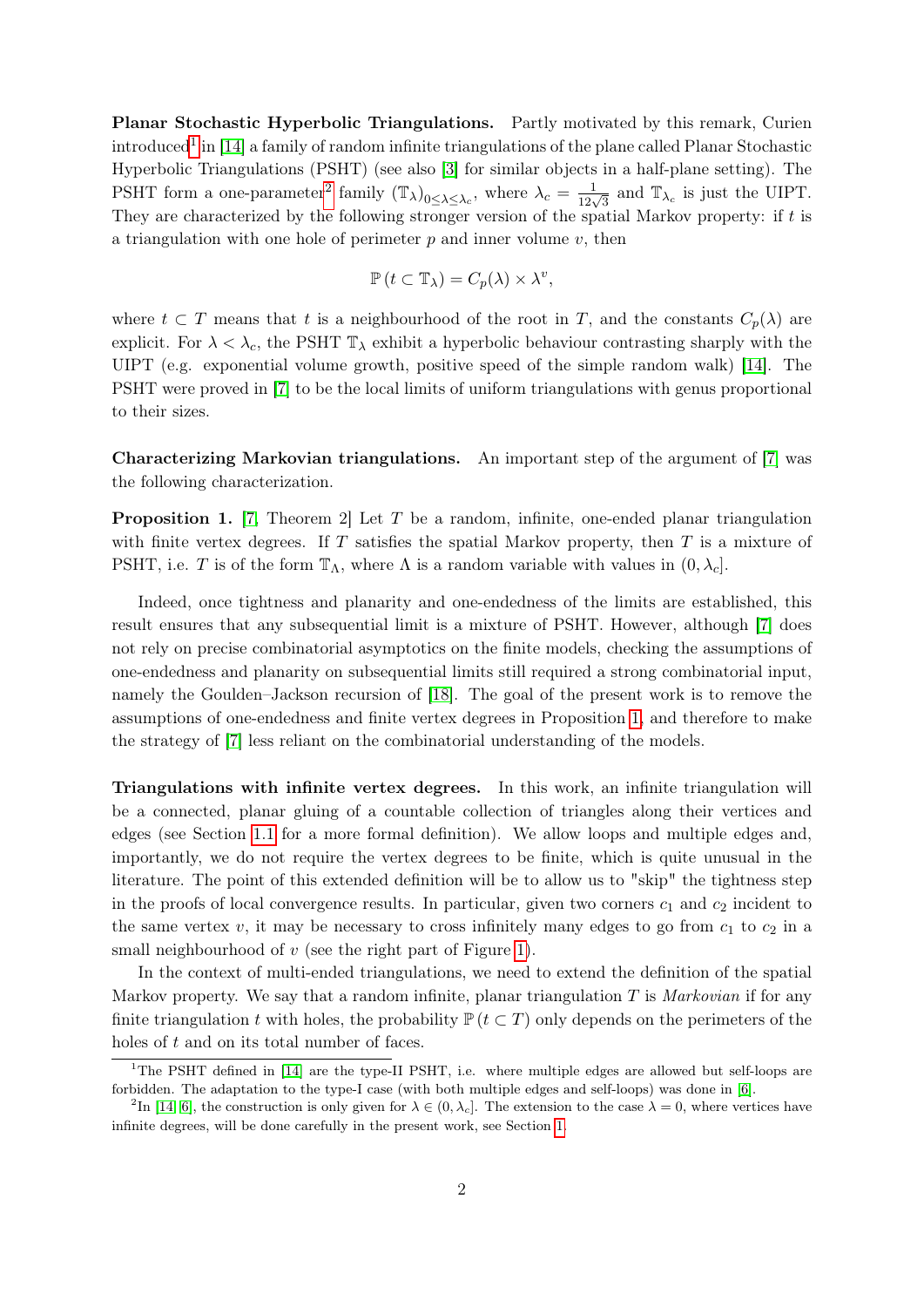

<span id="page-2-0"></span>Figure 1: The beginning of the construction of  $\mathbb{T}_0$  (on the left) and  $\mathbb{T}_\star$  (on the right). Note that these are two different triangulations:  $\mathbb{T}_0$  has infinitely many vertices whereas  $\mathbb{T}_*$  has only one.

We finally introduce two important examples of "degenerate" planar triangulations  $\mathbb{T}_0$  and  $\mathbb{T}_{\star}$  with infinite vertex degrees. We denote by  $\mathbb{T}_{0}$  the triangulation obtained by gluing the edges of the triangles along the structure of a complete binary tree (as on the left of Figure [1\)](#page-2-0). This is also the natural way to extend the PSHT  $\mathbb{T}_{\lambda}$  to the case  $\lambda = 0$ . On the other hand  $\mathbb{T}_{\star}$  (on the right of Figure [1\)](#page-2-0) is the only infinite, planar triangulation with only one vertex: it is obtained by forming a triangle with three loops, and then recursively adding two loops inside of each loop to form new triangles. We highlight that our definition considers  $\mathbb{T}_0$  and  $\mathbb{T}_*$  as two distinct objects, even if they have the same dual. Indeed, the vertices are not glued in the same way in  $\mathbb{T}_0$  and in  $\mathbb{T}_\star$ . We are now able to state our main theorem.

<span id="page-2-1"></span>**Theorem 1.** Let T be a Markovian infinite, planar triangulation. Then T is of the form  $\mathbb{T}_{\Lambda}$ , where  $\Lambda$  is a random variable with values in  $[0, \lambda_c] \cup \{\star\}.$ 

In particular, this result means that there is no natural notion of "uniform" multi-ended planar triangulation. This was already observed by Linxiao Chen for a much stronger version of the Markov property [\[10\]](#page-20-7).

Applications to the convergence of "perturbed" models to the UIPT. As explained above, the main motivation behind this result is to be able to prove the convergence of finite models to the UIPT without to need a good control on the combinatorics of these models. Indeed, a corollary of Theorem [1](#page-2-1) is that the UIPT is the only Markovian infinite planar triangulation with average vertex degree 6. This characterization of the UIPT involves only properties that are usually easy to observe on finite models, and is therefore useful to prove the convergence of such models. Roughly speaking, the "meta-theorem" is that any "almost-uniform" triangulation model with an additional structure which is "small compared to the size" converges to the UIPT. As an illustration, we present three particular cases: triangulations with defects, with moderate genus, and with a very high temperature Ising model. Note that our approach is robust enough to treat a model where these three perturbations would be combined.

Triangulations with defects. We first consider "triangulations with defects", i.e. where a small proportion of the faces are not triangles. More precisely, for  $\mathbf{f} = (f_j)_{j \geq 1}$  such that  $\sum_{j \geq 1} j f_j$ is an even integer, we denote by  $M_f$  a uniform rooted planar map among all those with exactly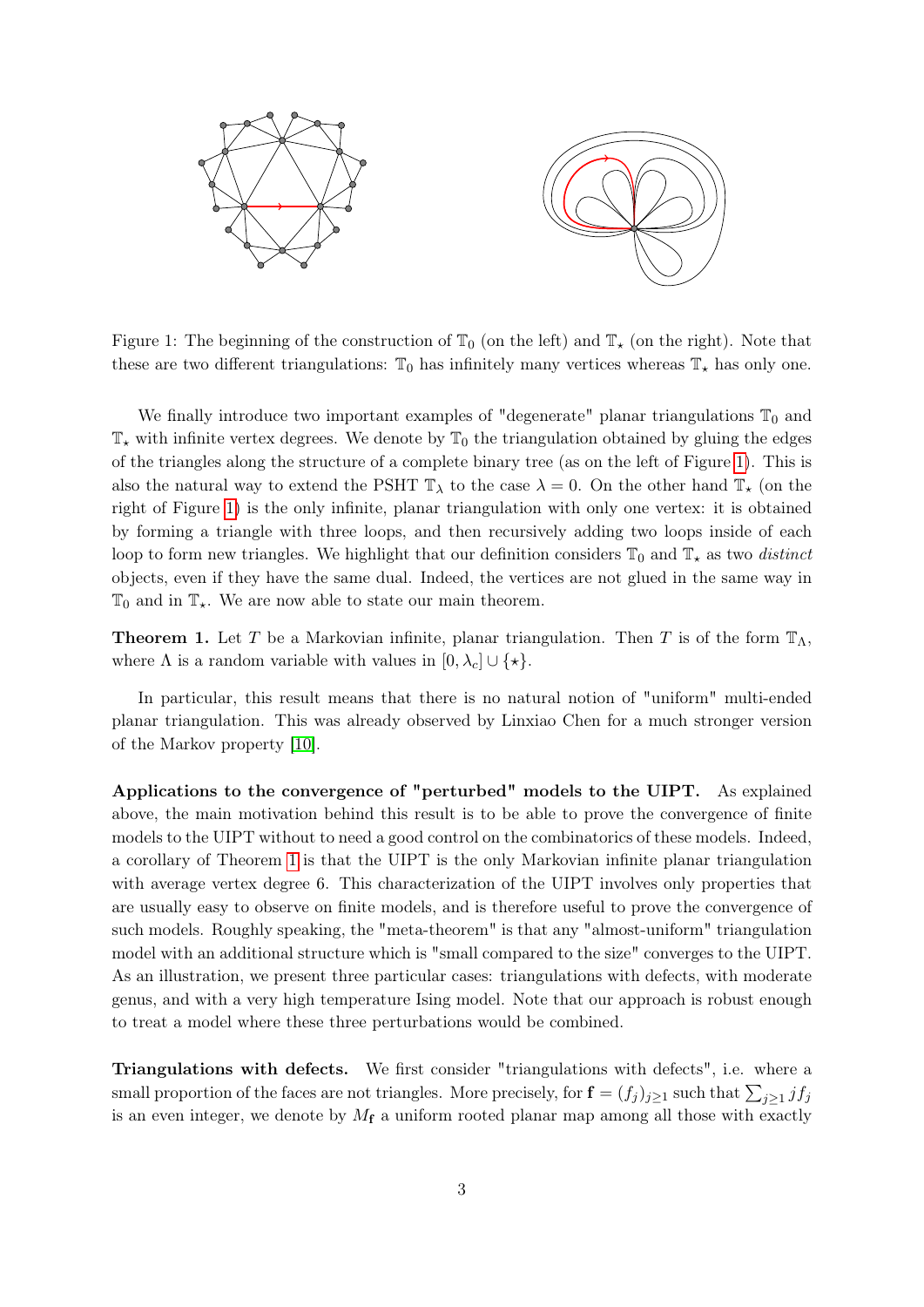$f_j$  faces of degree j for all  $j \geq 1$ . We write  $|\mathbf{f}| = \frac{1}{2}$  $\frac{1}{2}\sum_{j\geq 1}j f_j$  for the number of edges of such a map.

<span id="page-3-0"></span>**Corollary 2.** Let  $f^n$  for  $n \geq 1$  be face degree sequences such that  $|f^n| \to +\infty$  when  $n \to +\infty$ . We assume that  $\sum_{j\neq 3} f_j = o(|\mathbf{f}^n|)$ . Then the random maps  $M_{\mathbf{f}^n}$  converge locally to the UIPT as  $n \to +\infty$ .

We note that the combinatorics of maps with prescribed face degrees are only fully understood when we consider bipartite maps [\[21\]](#page-21-6), which is not the case here. On the other hand, the case where the non-triangular faces are simple and face-disjoint was completely treated by Krikun [\[19\]](#page-21-7). This Corollary was one of the motivations for this work, and will be used in a forthcoming work of Curien, Kortchemski and Marzouk on mesoscopic limits of uniform planar maps with fixed numbers of edges, faces and vertices [\[16\]](#page-21-8).

Triangulations with moderate genus. For  $n \geq 1$  and  $0 \leq g \leq \frac{n}{2}$  $\frac{n}{2}$ , we denote by  $T_{n,g}$  a uniform rooted triangulation with 2n faces and genus g. Note that the condition  $g \leq \frac{n}{2}$  $\frac{n}{2}$  is necessary for such a triangulation to exist. Using Theorem [1,](#page-2-1) we can recover the following particular case of the main result of [\[7\]](#page-20-5).

<span id="page-3-1"></span>**Corollary 3.** Let  $(g_n)$  be a sequence such that  $\frac{g_n}{n} \to 0$  as  $n \to +\infty$ . Then  $T_{n,g_n}$  converges locally to the UIPT as  $n \to +\infty$ .

Compared to [\[7\]](#page-20-5), the proof is now much shorter, and does not rely on any combinatorics of high genus maps.

Very high temperature Ising model. Our last application deals with the Ising model on random triangulations. If t is a triangulation of the sphere and  $\sigma$  is a colouring of the faces of t in black and white, we denote by  $H(t, \sigma)$  the number of edges e of t such that both sides of e have the same colour. For  $\beta \in \mathbb{R}$  and  $n \geq 1$ , we denote by  $T_n[\beta]$  the random face-coloured triangulation of the sphere with 2n faces such that for all  $(t, \sigma)$  the probability that  $T_n[\beta] = (t, \sigma)$ is proportional to  $e^{\beta H(t,\sigma)}$ .

<span id="page-3-2"></span>**Corollary 4.** Let  $(\beta_n)$  be a sequence of real numbers such that  $\beta_n \to 0$  as  $n \to +\infty$ . Then  $T_n[\beta_n]$  converges locally as  $n \to +\infty$  to the UIPT equipped with Bernoulli face percolation with parameter  $\frac{1}{2}$ .

We note that the case where the Ising model lives on the vertices and the inverse temperature  $\beta > 0$  is fixed was treated in [\[1\]](#page-20-8). We also refer to [\[11,](#page-21-9) [12,](#page-21-10) [23\]](#page-21-11) for local convergence results on Ising triangulations with a boundary, once again for  $\beta$  fixed.

Large deviations for pattern occurences in uniform triangulations. We conclude the consequences of Theorem [1](#page-2-1) with a last application to the counting of patterns in uniform triangulations. Let  $t_0$  be a fixed, finite triangulation with one or several holes. For every triangulation t of the sphere, we denote by  $\operatorname{occ}_{t_0}(t)$  the number of occurences of  $t_0$  in t (that is, the number of oriented edges of t around which  $t_0$  appears). We recall that  $T_n$  stands for a uniform triangulation of the sphere with  $2n$  faces, and  $\mathbb{T}_{\lambda_c}$  for the UIPT.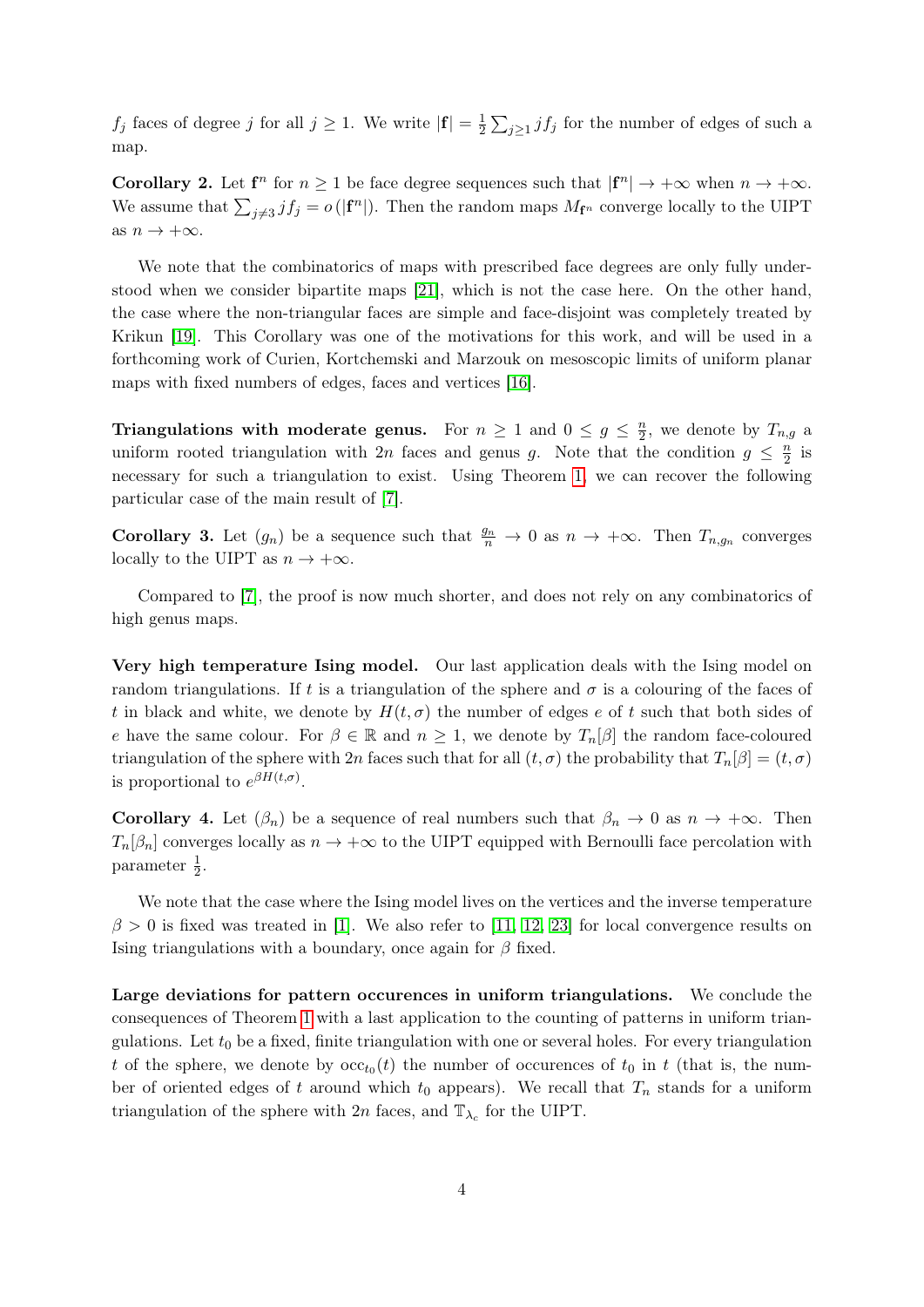<span id="page-4-0"></span>**Theorem 2.** For every finite triangulation with holes  $t_0$  and every  $\varepsilon > 0$ , the probability

$$
\mathbb{P}\left(\left|\frac{\mathrm{occ}_{t_0}(T_n)}{6n} - \mathbb{P}\left(t_0 \subset \mathbb{T}_{\lambda_c}\right)\right| > \varepsilon\right)
$$

decays exponentially in n.

Note that the local convergence of  $T_n$  to  $\mathbb{T}_{\lambda_c}$  only gives the convergence of the expectation of  $\frac{\operatorname{occ}_{t_0}(T_n)}{6n}$  $\frac{t_0(T_n)}{6n}$  to  $\mathbb{P}(t_0 \subset \mathbb{T}_{\lambda_c})$ . Convergence in probability was proved in [\[17\]](#page-21-12) in the more general context of planar maps with Boltzmann weights on the face degrees. The proof of Theorem [2](#page-4-0) consists of showing using Theorem [1](#page-2-1) that if  $\beta_n \to 0$ , then  $T_n$  biased by  $\exp(\beta_n \operatorname{occ}_{t_0}(T_n))$  still converges to the UIPT. This means that perturbating the uniform measure by subexponential factors does not affect  $\operatorname{occ}_{t_0}(T_n)$  in a significant way, so triangulations where  $\operatorname{occ}_{t_0}(T_n)$  deviates from its mean must be exponentially rare.

Sketch of proof of the main theorem. The starting point of the proof of Theorem [1](#page-2-1) is roughly the same as the proof of [\[7,](#page-20-5) Theorem 2]: using linear equations between the probabilities  $\mathbb{P} (t \subset T)$  and the Hausdorff moment problem, we express the probabilities  $\mathbb{P} (t \subset T)$  as the moments of a pair  $(\Lambda, \Gamma)$  of random variables. Here  $\Lambda$  and  $\Gamma$  can roughly be interpretated as Boltzmann weights on respectively the number of vertices and the number of ends. The PSHT  $\mathbb{T}_{\lambda}$  for  $\lambda \in [0, \lambda_c]$  corresponds to the case  $(\Lambda, \Gamma) = (\lambda, 0)$ , whereas the degenerate triangulation  $\mathbb{T}_{\star}$  corresponds to  $(\Lambda, \Gamma) = (0, 1)$ . We then use the explicit generating function of triangulations with a boundary to prove that one of the probabilities  $\mathbb{P} (t \subset T)$  is negative, unless almost surely  $\Gamma = 0$  or  $(\Lambda, \Gamma) = (0, 1)$  $(\Lambda, \Gamma) = (0, 1)$  $(\Lambda, \Gamma) = (0, 1)$ . Finally, we refer to Section [5](#page-19-0) for a discussion on extensions of Theorem 1 and a conjecture in the nonplanar case.

Acknowledgements. The author thanks Linxiao Chen, Nicolas Curien, Igor Kortchemski and Cyril Marzouk for useful discussions. We are grateful to the Laboratoire de Mathématiques d'Orsay, where this work was started, for its hospitality.

# Contents

|   | 1 Preliminaries                                              |                                                                                                                                                                                                                                | 6  |
|---|--------------------------------------------------------------|--------------------------------------------------------------------------------------------------------------------------------------------------------------------------------------------------------------------------------|----|
|   | 1.1                                                          | Basic definitions experience in the contract of the contract of the contract of the contract of the contract of the contract of the contract of the contract of the contract of the contract of the contract of the contract o |    |
|   | 1.2                                                          |                                                                                                                                                                                                                                |    |
|   | 1.3                                                          |                                                                                                                                                                                                                                |    |
|   | 2 Proof of the main theorem                                  |                                                                                                                                                                                                                                | 10 |
|   | 2.1                                                          |                                                                                                                                                                                                                                |    |
|   | 2.2                                                          | A Markovian triangulation is either degenerate or one-ended 13                                                                                                                                                                 |    |
|   | 2.3                                                          |                                                                                                                                                                                                                                |    |
| 3 | Applications to the convergence of finite models to the UIPT |                                                                                                                                                                                                                                | 16 |
|   | 3.1                                                          | Triangulations with defects $\ldots \ldots \ldots \ldots \ldots \ldots \ldots \ldots \ldots \ldots \ldots 16$                                                                                                                  |    |
|   | 3.2                                                          |                                                                                                                                                                                                                                |    |
|   | 3.3                                                          | Triangulations with high temperature Ising model 18                                                                                                                                                                            |    |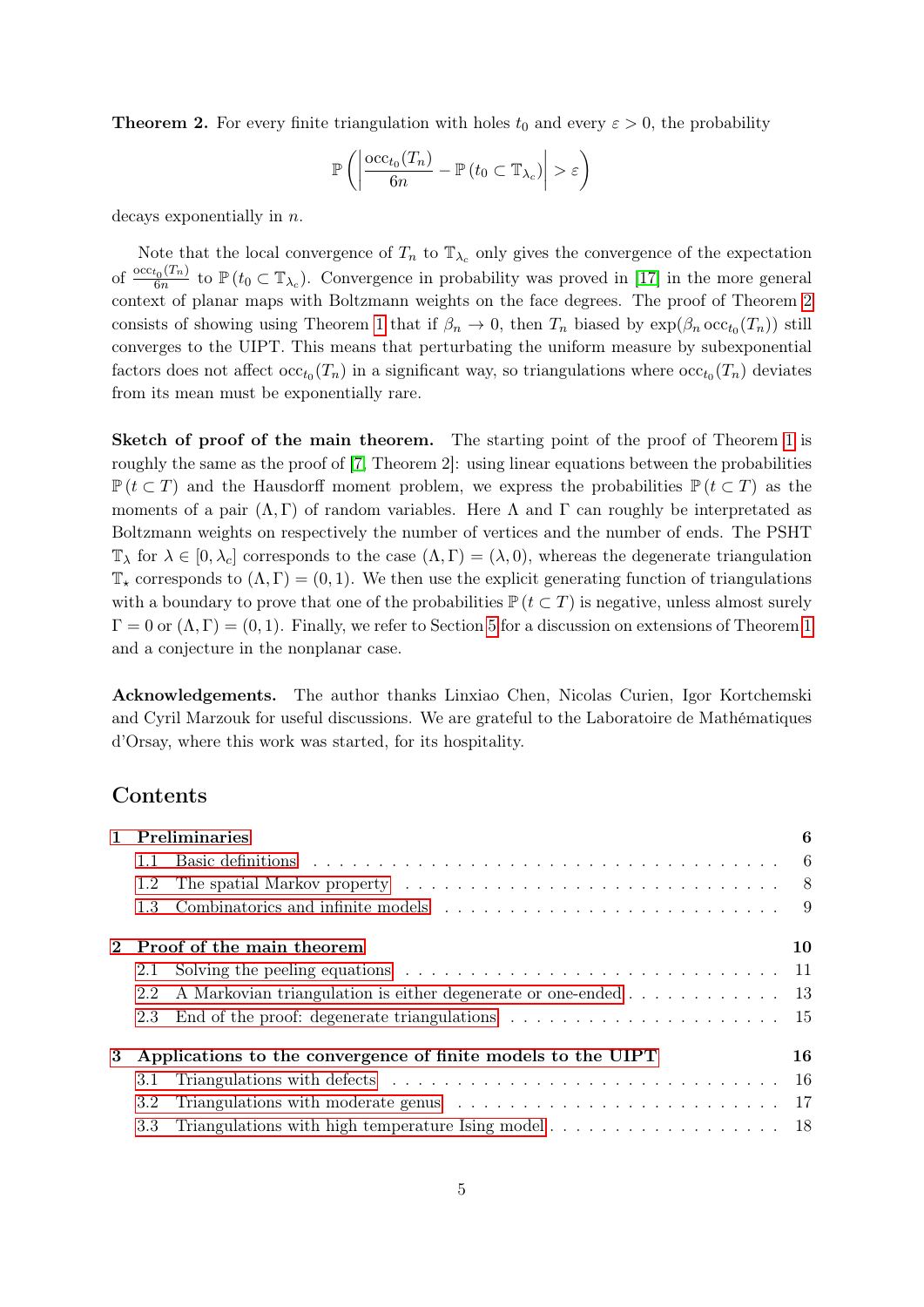- [4 Large deviations for pattern occurences in uniform triangulations](#page-18-0) 19
- [5 Extensions and conjectures](#page-19-0) 20

## <span id="page-5-1"></span>1 Preliminaries

#### <span id="page-5-0"></span>1.1 Basic definitions

Finite triangulations. We recall that a *finite planar map* is a gluing of a finite number of finite polygons which is homeomorphic to the sphere. We will always consider *rooted* maps, which means that they carry a distinguished oriented edge called the root. We will call root vertex the starting point of the root edge, and root face the face lying on the left of the root edge. A triangulation of the sphere is a finite planar map where all the faces have degree 3. We denote by  $\mathcal{T}_f$  the set of triangulations of the sphere. Note that in all this work, we will consider type-I triangulations, which means that we allow self-loops and multiple edges.

A *triangulation with holes* is a finite, planar map  $t$  with marked faces called the *holes*, such that:

- all the internal faces (i.e. the faces which are not holes) are triangles;
- every edge is incident to at least one internal face, and the set of internal faces forms a connected subset of the dual of t.

It will also be important for us to have a notion of volume for triangulations with holes. While the most usual convention is to use the total number of vertices, we will choose a different one here, which allows the volume to take any nonnegative value<sup>[3](#page-5-2)</sup>.

**Lemma 5.** Let t be a triangulation with k holes of perimeters  $p_1, \ldots, p_k$ , and let  $\tilde{v}$  be its total number of vertices. Then we have

<span id="page-5-3"></span>
$$
v := \tilde{v} - 1 - \sum_{i=1}^{k} (p_i - 1) \ge 0.
$$
 (1)

We call this quantity  $v$  the *inner volume* of  $t$ .

*Proof.* We denote by  $V_{\partial}$  the set of vertices of t which lie on at least one of the holes. Let  $\hat{t}$  be the map whose vertices are the holes of t and the vertices of  $V_{\partial}$ , and where for each hole h of t and each vertex v on  $\partial h$ , there is one edge linking h to v. Then a cycle in  $\hat{t}$  would disconnect the set of internal faces, so  $\hat{t}$  is a forest. On the other hand  $\hat{t}$  has  $k + #V_{\partial}$  vertices and  $\sum_{i=1}^{k} p_i$ edges, so

$$
k + \#V_{\partial} \ge 1 + \sum_{i=1}^{k} p_i,
$$

and finally  $\widetilde{v} \ge #V_\partial \ge 1 + \sum_{i=1}^k (p_i - 1)$ .

On the other hand, let  $p_1, \ldots, p_k \geq 1$  and  $v \geq 0$ . We note that there is a triangulation with k holes of perimeters  $p_1, \ldots, p_k$  and inner volume v except if  $v = 0$  and either  $k = 1$  and  $p_1 \in \{1, 2\}$ , or  $k = 2$  and  $p_1 = p_2 = 1$ . To bridge this gap, we set the following conventions:

 $\Box$ 

<span id="page-5-2"></span><sup>&</sup>lt;sup>3</sup>The point of this change is to have a definition of the PSHT which still makes sense for  $\lambda = 0$ , see Section [1.3.](#page-8-0)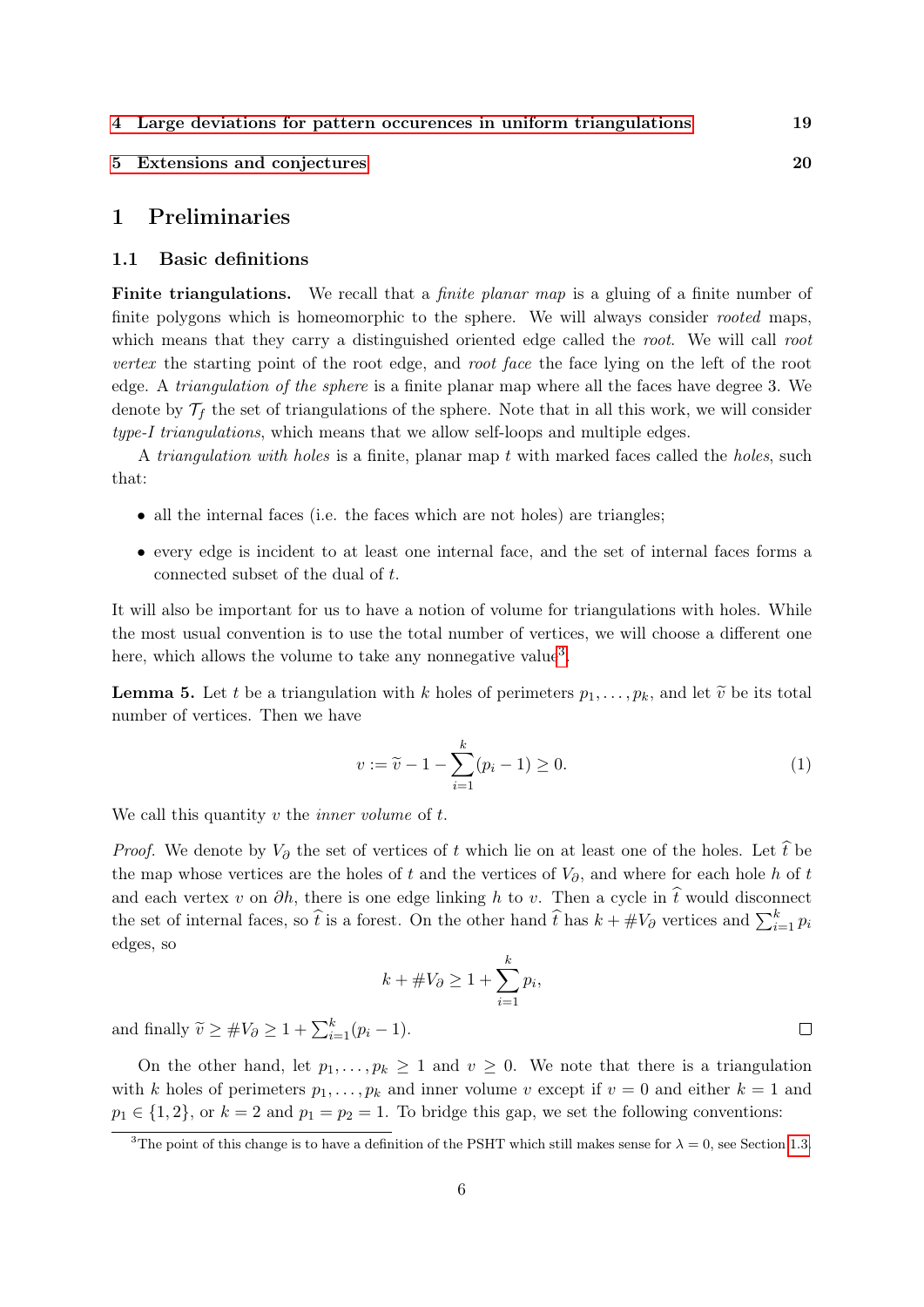- the only triangulation with one hole of perimeter 1 and inner volume 0 is the triangulation  $t_0^1$  consisting of a single vertex and no edge;
- the only triangulation with one hole of perimeter 2 and inner volume 0 is the triangulation  $t_0^2$  consisting of two vertices linked by a single edge;
- the only triangulation with two holes of perimeter 1 and inner volume 0 is the triangulation  $t_0^{1,1}$  $_{0}^{1,1}$  consisting of a single vertex and a loop on this vertex.

For  $p \geq 1$ , a *finite triangulation of the p-gon* is a finite, planar map where the root face has degree p and is simple, and all the other faces have degree 3. We denote by  $\tau_n(p)$  the number of triangulations of the p-gon with volume n, i.e. with  $n + 1$  vertices overall. This convention for the volume is designed so that when we use a triangulation of a polygon to fill one of the holes of a triangulation with holes, their volumes add up.

**Sub-triangulations and balls.** If T is a triangulation of the sphere and t a triangulation with holes, we write  $t \subset T$  if T can be obtained from t by filling each hole of t with a triangulation of a polygon<sup>[4](#page-6-0)</sup>. We call t a *sub-triangulation* of T write  $t \subset T$ . We now define two families of sub-triangulations of particular interest.

If T is a triangulation of the sphere and  $r \geq 0$ , we denote by  $B_r(T)$  the sub-triangulation of  $T$  consisting of all the faces of  $T$  incident to at least one vertex at graph distance at most  $r-1$  from the root vertex, together with all the vertices and edges incident to these faces. We also denote by  $B_r^*(T)$  the sub-triangulation consisting of all the faces at distance at most r from the root face in the dual graph of  $T$ , together with all the vertices and edges incident to these faces. We call  $B_r(T)$  (resp.  $B_r^*(T)$ ) the ball of radius r (resp. dual ball of radius r) of T. In some cases, we will also use the notation  $B_r(T; e)$  or  $B_r^*(T; e)$  for the ball or dual ball around the root edge e to emphasize the choice of the root edge.

Local distances and infinite triangulations. We now define two versions of the local topology on the set of triangulations. The first one is the one which is used most of the time in the literature, while the second is a weaker version. We will mostly use the second one in this work, but we will still obtain convergence results for the first one in the end (Corollaries [2,](#page-3-0) [3](#page-3-1) and [4\)](#page-3-2). If  $T, T'$  are two triangulations of the sphere, we write

$$
d_{\rm loc}(T, T') = (1 + \min\{r \ge 0 | B_r(T) \ne B_r(T')\})^{-1},
$$
  

$$
d_{\rm loc}^*(T, T') = (1 + \min\{r \ge 0 | B_r^*(T) \ne B_r^*(T')\})^{-1}.
$$

We call  $d_{\text{loc}}$  (resp.  $d_{\text{loc}}^*$ ) the *local distance* (resp. *dual local distance*) on the set of triangulations. We denote by  $\overline{\mathcal{T}}$  the completion of  $\mathcal{T}_f$  for  $d^*_{\text{loc}}$ , and write  $\mathcal{T}_{\infty} = \overline{\mathcal{T}} \setminus \mathcal{T}_f$ . An element of  $\mathcal{T}_{\infty}$  will be called an infinite triangulation. Alternatively, an infinite triangulation is a planar, connected gluing of countably many triangles along some of their vertices and edges, such that all the edges are glued two by two. Note however that vertex degrees may be infinite. It is also possible that the neighbourhood of a vertex  $v$  becomes disconnected if  $v$  is removed (see the right of Figure [1\)](#page-2-0). However, note that the notion of a dual ball still makes sense in a triangulation  $T \in \mathcal{T}_{\infty}$ . As an

<span id="page-6-0"></span><sup>&</sup>lt;sup>4</sup>By convention, we always have  $t_0^1 \subset T$ , we have  $t_0^2 \subset T$  if and only if the root of T is not a loop, and  $t_0^{1,1} \subset T$ if and only if the root of  $T$  is a loop.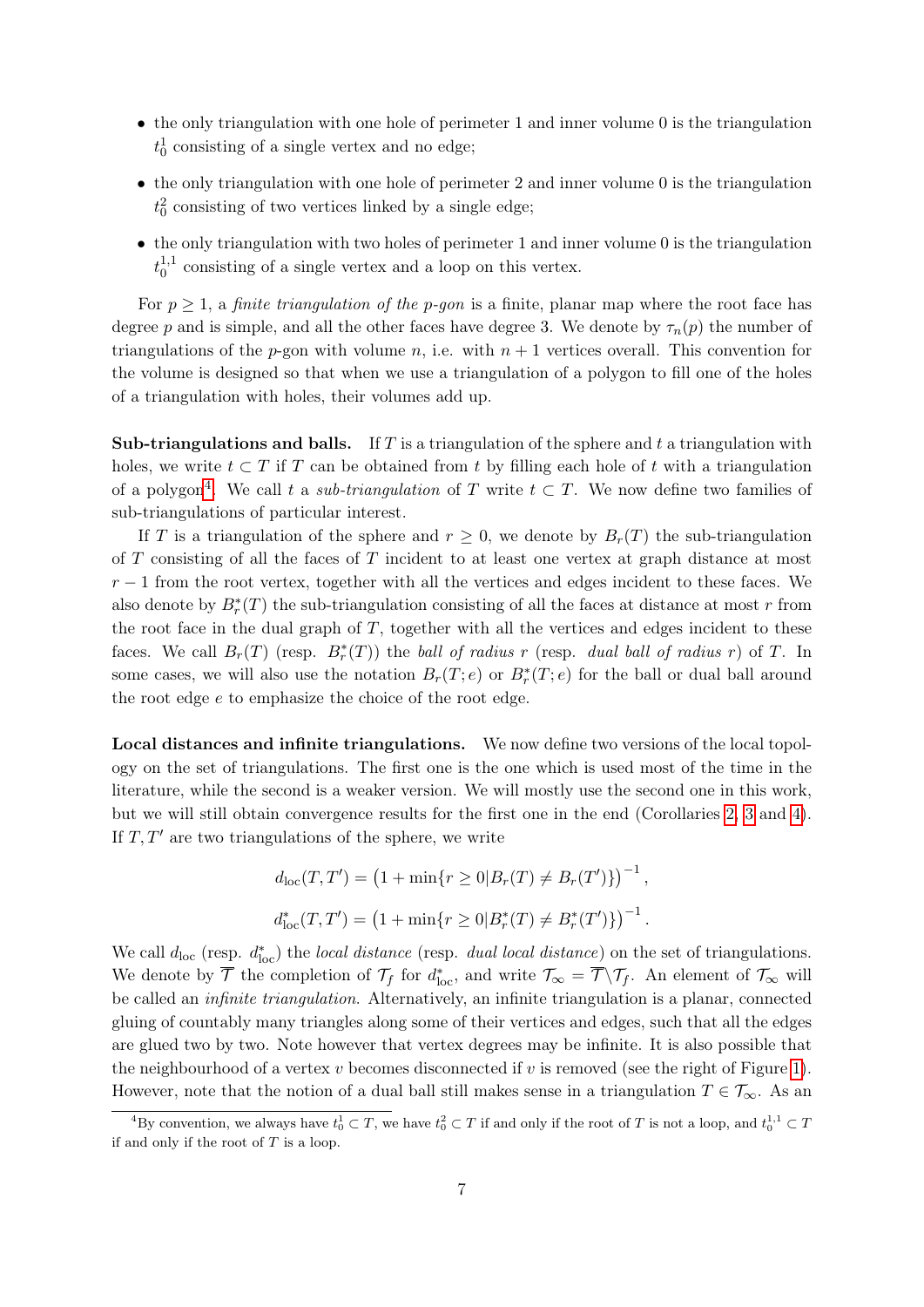example, Figure [1](#page-2-0) represents  $B_3^*(\mathbb{T}_0)$  on the left and  $B_1^*(\mathbb{T}_\star)$  on the right. The notation  $t \subset T$ also makes sense in this context (we say that  $t \subset T$  if there is r such that  $t \subset B_r^*(T)$ ). Finally, we note that for any  $r \geq 0$ , a dual ball  $B_r(T^*)$  has at most  $1+3+\cdots+3^r$  faces, so it may only take finitely many values. This implies that  $\overline{\mathcal{T}}$  is compact for  $d_{\text{loc}}^*$ . This will be important in the proofs of Corollaries [2,](#page-3-0) [3](#page-3-1) and [4.](#page-3-2)

Finally, also with Corollaries [2,](#page-3-0) [3](#page-3-1) and [4](#page-3-2) in sight, we state an easy lemma (see e.g. [\[7,](#page-20-5) Lemma 3]) which will bridge the gap between convergence for  $d_{\text{loc}}^*$  and for  $d_{\text{loc}}$ .

<span id="page-7-3"></span>**Lemma 6.** Let  $(T_n)$  be a sequence of triangulations of  $\overline{\mathcal{T}}$ . Assume that

$$
T_n \xrightarrow[n \to +\infty]{d_{\text{loc}}^*} T,
$$

where  $T \in \overline{\mathcal{T}}$  has only vertices with finite degrees. Then we also have  $T_n \to T$  for  $d_{\text{loc}}$  when  $n \to +\infty$ .

#### <span id="page-7-0"></span>1.2 The spatial Markov property

We now define precisely our spatial Markov property for infinite triangulations. We will introduce two definitions of this property and prove that they are equivalent. The difference between the two definitions is that the second includes the knowledge of which hole is filled with an infinite component, while the first one does not. The first definition (Definition [7\)](#page-7-1) is the one that is easy to observe on finite models and will be used to prove Corollaries [2,](#page-3-0) [3](#page-3-1) and [4.](#page-3-2) However, in most of this work, we will use the second one, introduced in Lemma [8,](#page-7-2) which is more convenient to deal with infinite models.

Let T be an infinite, planar triangulation, and let t be a finite triangulation with  $k$  holes. We recall that we write  $t \subset T$  if there is a neighbourhood of the root in T which is isomorphic to t, or equivalently if  $T$  can be obtained by filling each hole of  $t$  with a finite or infinite triangulation. We also write  $t \subset_{\infty} T$  if  $t \subset T$  and furthermore each of the holes of t contains infinitely many triangles of T.

<span id="page-7-1"></span>**Definition 7.** Let T be a random infinite planar triangulation. We say that T is *Markovian* if there are numbers  $b_v^{p_1,...,p_k}$  for  $k \geq 1$ ,  $p_1,...,p_k \geq 1$  and  $v \geq 0$  such that, for any triangulation t with k holes of perimeters  $p_1, \ldots, p_k$  and inner volume v:

$$
\mathbb{P}\left(t\subset T\right)=b_v^{p_1,\ldots,p_k}.
$$

<span id="page-7-2"></span>**Lemma 8.** A random infinite planar triangulation  $T$  is Markovian if and only if the following condition is satisfied. There are numbers  $a_v^{p_1,...,p_k}$  for  $k \geq 1$ ,  $p_1,...,p_k \geq 1$  and  $v \geq 0$  such that, for any triangulation t with k holes of perimeters  $p_1, \ldots, p_k$  and inner volume v:

$$
\mathbb{P}\left(t\subset_{\infty}T\right)=a_v^{p_1,\ldots,p_k}.
$$

*Proof.* Assume that T satisfies the condition of the lemma, and let  $(a_v^{p_1,...,p_k})$  be the associated constants. Let t be a triangulation with k holes of perimeters  $p_1, \ldots, p_k$  and inner volume v. Then the probability that  $t \subset T$  can be expressed as a sum over all ways to fill some of the holes of  $t$  (but not all of them) with finite triangulations of the adequate polygons. We obtain

$$
\mathbb{P}(t \subset T) = \sum_{\substack{I \subset \{1,\ldots,k\} \\ I \neq \emptyset}} \sum_{v_i \ge 0 \text{ for } i \notin I} \left( \prod_{i \notin I} \tau_{v_i}(p_i) \right) a_{v + \sum_{i \notin I} v_i}^{(p_i)_{i \in I}},
$$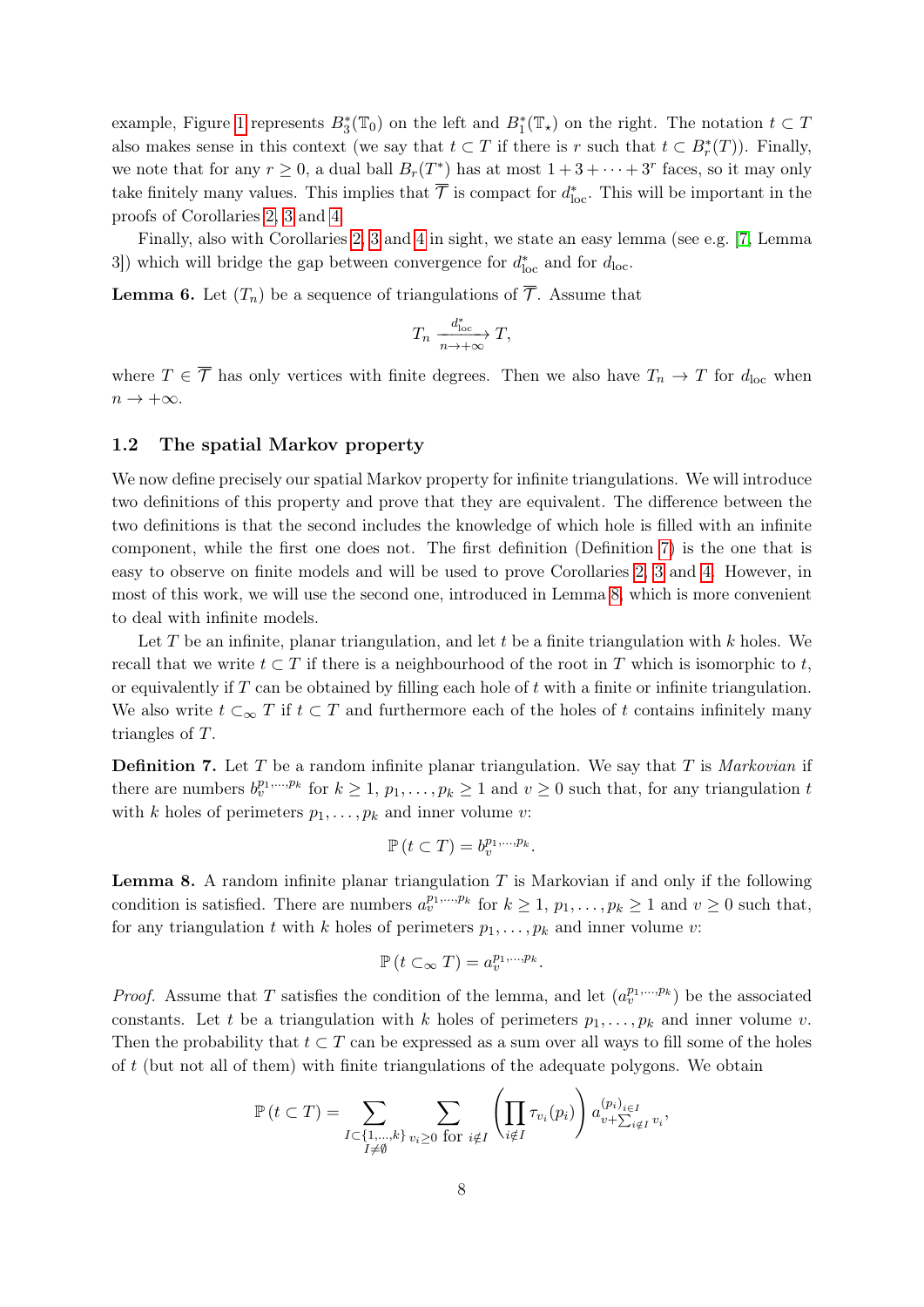where by  $i \notin I$  we mean  $i \in \{1, ..., k\} \backslash I$ . This only depends on v and the  $p_i$ , so T is Markovian.

Now let T be a Markovian triangulation. For any  $\ell \geq 0$  and any triangulation t with  $k \geq \ell$ holes, we denote by  $t \subset_{\infty}^{\ell} T$  the event that  $t \subset T$  and for every  $i \leq \ell$ , the *i*-th hole of t contains infinitely many faces of T. We will prove by induction on  $\ell$  that  $\mathbb{P}\left(t \subset_{\infty}^{\ell} T\right)$  only depends on  $\ell$  and the perimeters and inner volume of t. The initialization for  $\ell = 0$  holds because T is Markovian, whereas the case  $\ell = k$  will prove the lemma. For the induction step, assume the result holds for some  $\ell \geq 0$ , and let t be a triangulation with  $k \geq \ell + 1$  holes of perimeters  $p_1, \ldots, p_k$ . Then the induction follows from the identity

$$
\mathbb{P}\left(t\subset_{\infty}^{\ell+1}T\right)=\mathbb{P}\left(t\subset_{\infty}^{\ell}T\right)-\sum_{t'}\mathbb{P}\left(t\oplus_{\ell+1}t'\subset_{\infty}^{\ell}T\right),
$$

where the sum is over all finite triangulations  $t'$  of the  $p_{\ell+1}$ -gon, and by  $t \oplus_{\ell+1} t'$  we mean the triangulation with  $k - 1$  holes obtained by filling the  $(\ell + 1)$ -th hole of t with t'. The set of values of t' only depends on  $p_{\ell+1}$  and each term on the right-hand side only depends on  $\ell$  and the perimeters and inner volume of t. Therefore, so does the left-hand side, which proves the lemma.  $\Box$ 

#### <span id="page-8-0"></span>1.3 Combinatorics and infinite models

Counting triangulations of polygons. We now recall the exact enumeration of triangulations of polygons. For  $n \geq 0$  and  $p \geq 1$ , we recall that  $\tau_n(p)$  is the number of triangulations of the p-gon with volume n (i.e.  $n + 1$  vertices in total). We also write

$$
Z_p(\lambda) = \sum_{n \ge 0} \tau_n(p) \lambda^n
$$

for the generating function of triangulations of the p-gon, and finally  $\mathcal{Z}_{\lambda}(x) = \sum_{p\geq 1} Z_p(\lambda) x^p$ . By exact enumeration results of Krikun [\[20\]](#page-21-13), we have  $Z_p(\lambda) < +\infty$  if and only if  $\lambda \leq \lambda_c := \frac{1}{12\sqrt{3}}$ . Moreover, for  $\lambda \in [0, \lambda_c]$ , we have

<span id="page-8-3"></span>
$$
\mathcal{Z}_{\lambda}(x) = \frac{1}{2} \left( -1 + x + \left( 1 - \frac{1}{\sqrt{1 + 8h}} x \right) \sqrt{1 - \frac{4h}{\sqrt{1 + 8h}} x} \right),\tag{2}
$$

where  $h \in [0, \frac{1}{4}]$  $\frac{1}{4}$  is such that

<span id="page-8-1"></span>
$$
\lambda = \frac{h}{(1+8h)^{3/2}}.\tag{3}
$$

Note that the expression of  $\mathcal Z$  here is slightly different from how it usually appears because of our different volume convention. Note also that  $\mathcal{Z}_0(x) = 0$ .

**The UIPT and the PSHT.** We now define precisely the PSHT  $(\mathbb{T}_{\lambda})_{0 \leq \lambda \leq \lambda_c}$ , where we recall that  $\lambda_c = \frac{1}{12\sqrt{3}}$ . The PSHT were introduced in [\[14\]](#page-21-4) in the type-II setting, and their definition was extended to type-I triangulations in [\[6\]](#page-20-6). They are random one-ended infinite, planar triangulations, characterized by the following property: for any triangulation  $t$  with one hole of perimeter  $p$  and inner volume  $v$ , we have

<span id="page-8-2"></span>
$$
\mathbb{P}\left(t \subset \mathbb{T}_{\lambda}\right) = C_p^{PSHT}(\lambda)\lambda^v. \tag{4}
$$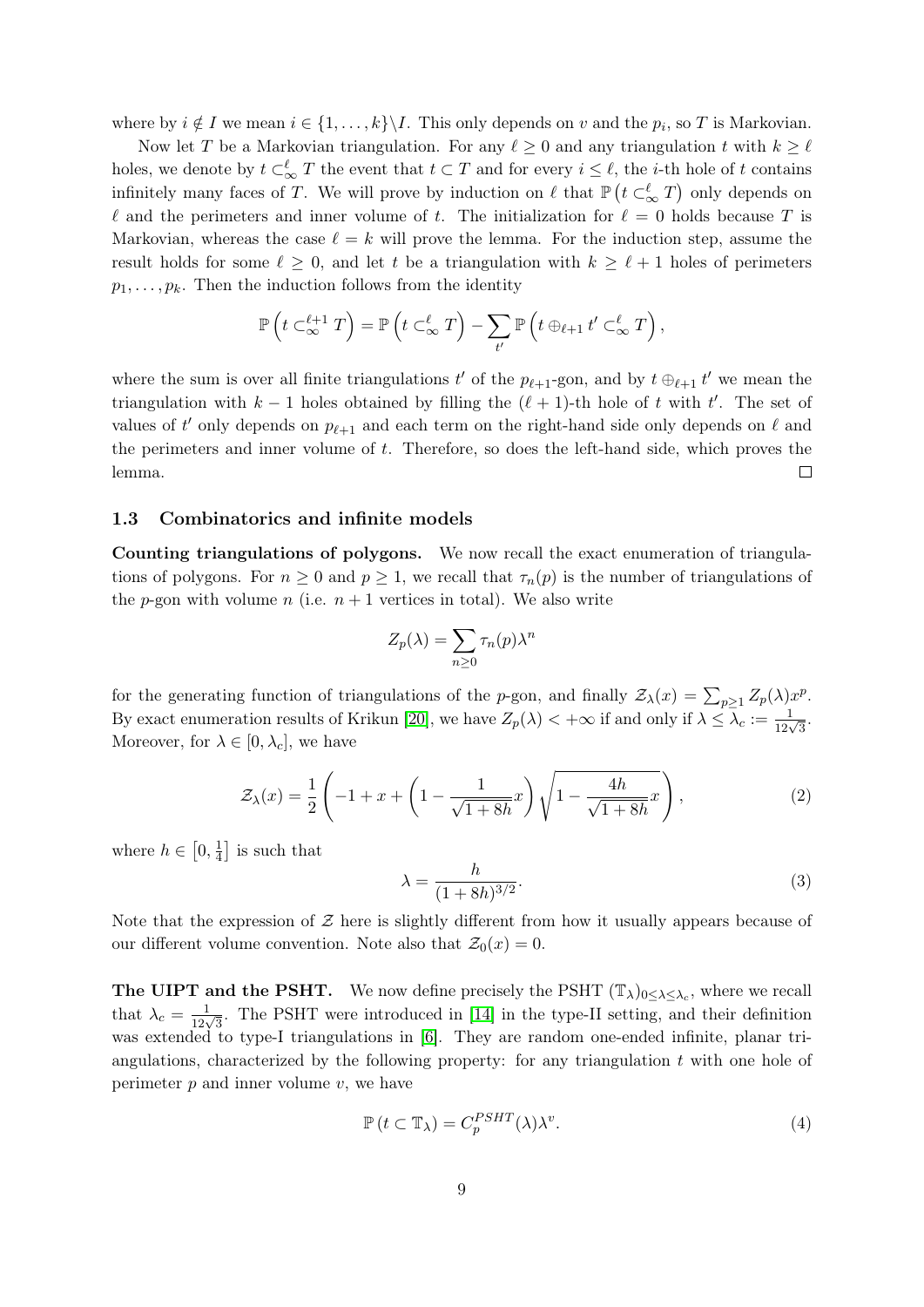Moreover, we have  $C_1^{PSHT}(\lambda) = 1$  and  $(C_p^{PSHT}(\lambda))_{p \geq 1}$  satisfies the following recursion:

<span id="page-9-1"></span>
$$
C_p^{PSHT}(\lambda) = C_{p+1}^{PSHT}(\lambda) + 2 \sum_{i=0}^{p-1} Z_{i+1}(\lambda) C_{p-i}^{PSHT}(\lambda).
$$
 (5)

This recursion was obtained in [\[14\]](#page-21-4) and it was observed in [\[6\]](#page-20-6) that it yields the exact formula  $C_p^{PSHT}(\lambda) = \frac{1}{(1+8h)^{p/2}} \sum_{q=0}^{p-1} {2q \choose q}$  $\int_q^{2q} h^q$ , where h is given by [\(3\)](#page-8-1). Note that our formula for  $C_p^{PSHT}(\lambda)$ differs from the one obtained in [\[6\]](#page-20-6) by a factor  $\lambda^p$ . This is because v now denotes the inner volume instead of the total number of vertices, and the reason for this change of convention is that now each factor in [\(4\)](#page-8-2) still makes sense for  $\lambda = 0$  (with the convention of [\[6\]](#page-20-6), one factor would go to  $+\infty$  and the other to 0).

In particular, the random map  $\mathbb{T}_{\lambda_c}$  is the UIPT. On the other hand, for  $\lambda = 0$ , we get  $C_p^{PSHT}(0) = 1$  and  $\mathbb{P}(t \subset \mathbb{T}_\lambda) = \mathbb{1}_{v=0}$ . Therefore, the triangulation  $\mathbb{T}_0$  is the dual of a complete binary tree (i.e. the triangulation depicted on the left of Figure [1\)](#page-2-0).

The one-vertex triangulation  $\mathbb{T}_{\star}$ . We finally introduce another deterministic example of degenerate Markovian triangulation. We denote by  $\mathbb{T}_{\star}$  the unique infinite planar triangulation with only one vertex. One way to construct  $\mathbb{T}_{\star}$  is to start from three loops on the same vertex forming a triangle, and then recursively add two loops to form a new triangle inside of each loop.

<span id="page-9-2"></span>**Lemma 9.** The triangulation  $\mathbb{T}_\star$  is Markovian with

$$
a_v^{p_1,...,p_k} = \begin{cases} 1 & \text{if } p_1 = \dots = p_k = 1 \text{ and } v = 0, \\ 0 & \text{else.} \end{cases}
$$

*Proof.* First, if  $t \subset \mathbb{T}_\star$ , all the edges of  $\mathbb{T}_\star$  are loops, so all the holes of t must have perimeter 1. Moreover  $\mathbb{T}_*$  has only one vertex, so the inner volume of t must be 0 by [\(1\)](#page-5-3). On the other hand, if t is a triangulation with holes of perimeter 1 and inner volume 0, then it follows from  $(1)$  that t has only one vertex, and all the edges are loops. By planarity, each loop of  $t$  separates  $t$  in two, so t consists of loops on the same vertex whose nesting structure is that of a binary tree. This implies  $t \subset \mathbb{T}_{\star}$ .  $\Box$ 

# <span id="page-9-0"></span>2 Proof of the main theorem

To prove Theorem [1,](#page-2-1) we will rely on the characterization of Markovian triangulations given by Lemma [8.](#page-7-2) More precisely, let T be a Markovian triangulation and let  $a_v^{p_1,...,p_k} = \mathbb{P} (t \subset_{\infty} T)$  for a triangulation t with k holes of perimeters  $p_1, \ldots, p_k$  and inner volume v. Then these coefficients satisfy the following linear equations, that we will call the peeling equations:

$$
a_v^{p_1,\ldots,p_k} = a_v^{p_1+1,p_2,\ldots,p_k} + 2\sum_{i=0}^{p_1-1} \sum_{j\geq 0} a_{v+j}^{p_1-i,p_2,\ldots,p_k} \times \tau_j(i+1) + \sum_{i=0}^{p_1-1} a_v^{i+1,p_1-i,p_2,\ldots,p_k}.
$$

To obtain this equation, we first note that for  $v = 0$ ,  $k = 1$  and  $p_1 = 1$ , the equation consists of distinguishing whether the root edge is a loop or not, and whether one side of this loop is filled with a finite region. Note also that  $a_0^1 = 1$ . In all other cases, consider a triangulation t with k holes of perimeters  $p_1, \ldots, p_k$  and inner volume v, and assume  $t \subset T$ . We fix an edge e on the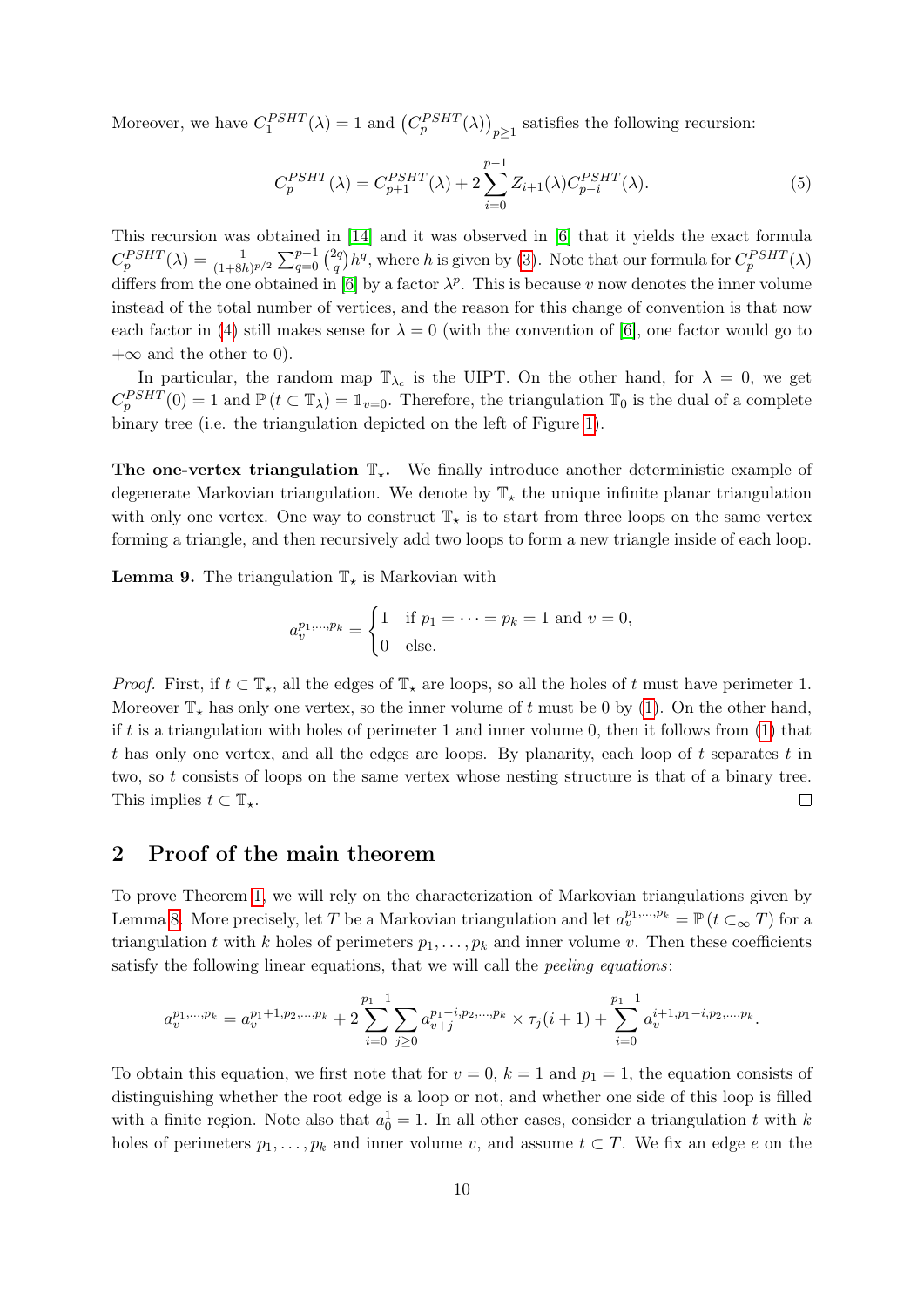

<span id="page-10-1"></span>Figure 2: The three cases appearing in the peeling equations. The case in the middle corresponds to  $(i, j) = (2, 4)$  in the first sum. The case on the right corresponds to  $i = 3$  in the second.

boundary of the first hole of t and explore the triangle f of  $T\setminus t$  incident to e (see Figure [2\)](#page-10-1). By planarity, either the third vertex x of f (other than the two ends of e) does not belong to t, or  $x$  lies on the boundary of the first hole. The first term in the peeling equation corresponds to the case where x is not in t. The first sum corresponds to the case where f separates  $T\setminus t$  into a finite part with perimeter  $i+1$  and  $j+1$  vertices in total, and an infinite part. The factor 2 comes from the possibility that the finite component lies either on the left or on the right of  $f$ . Finally, the second sum corresponds to the case where  $f$  splits the first hole into two holes of perimeters  $i + 1$  and  $p_1 - i$ , each of which contains infinitely many triangles of T. This last case is the one which is new compared to the one-ended case.

The main steps of the proof of Theorem [1](#page-2-1) will be as follows: in Section [2.1,](#page-10-0) we will express the solutions to the peeling equations in terms of a pair  $(\Lambda, \Gamma)$  of random variables (Proposition [12\)](#page-12-1). These two variables can be thought of as Boltzmann weights on respectively the volume and the number of infinite ends. The PSHT  $\mathbb{T}_{\lambda}$  corresponds to the case  $\Lambda = \lambda$  and  $\Gamma = 0$ , whereas  $\mathbb{T}_{\star}$  corresponds to the case  $\Lambda = 0$  and  $\Gamma = 1$ . In Section [2.2,](#page-12-0) using the formula obtained in Proposition [12](#page-12-1) and the nonnegativity of the coefficients  $a_v^{p_1,...,p_k}$ , we will prove that almost surely  $\Lambda = 0$  or  $\Gamma = 0$ . Finally, in Section [2.3,](#page-14-0) we will exclude the case  $0 < \Gamma < 1$  using a similar strategy.

#### <span id="page-10-0"></span>2.1 Solving the peeling equations

The ideas used in the first part of the proof will be very similar to the ideas used for the one-ended case in [\[7,](#page-20-5) Section 3]: we will use the Hausdorff moment problem to interpret the coefficients  $a_v^{1,...,1}$  as the moments of certain random variables. We first notice that T is characterized by these coefficients. We will use the notation  $k \otimes 1$  for  $1, \ldots, 1$  where 1 appears k times.

<span id="page-10-2"></span>**Lemma 10.** The distribution of T is determined by the numbers  $a_v^{k\otimes 1}$  for  $v \ge 0$  and  $k \ge 1$ .

*Proof.* It is sufficient to prove that for all  $p_1, \ldots, p_k \ge 1$  and  $v \ge 0$ , the coefficient  $a_v^{p_1,\ldots,p_k}$  is determined by  $(a_v^{\ell\otimes 1})_{\ell\geq 1, v\geq 0}$ . We prove this by induction on  $\sum_{i=1}^k (p_i-1)$ . If this sum is zero, then  $p_i = 1$  for all i so the result is immediate.

Moreover, if  $\sum_{i=1}^{k} (p_i - 1) > 0$ , assume without loss of generality  $p_1 \geq 2$ . Then the peeling equation can be rewritten

$$
a_v^{p_1,\ldots,p_k} = a_v^{p_1-1,p_2,\ldots,p_k} - 2\sum_{i=0}^{p_1-2} \sum_{j\geq 0} a_{v+j}^{p_1-1-i,p_2,\ldots,p_k} \tau_j(i+1) - \sum_{i=0}^{p_1-2} a_v^{i+1,p_1-1-i,p_2,\ldots,p_k}.
$$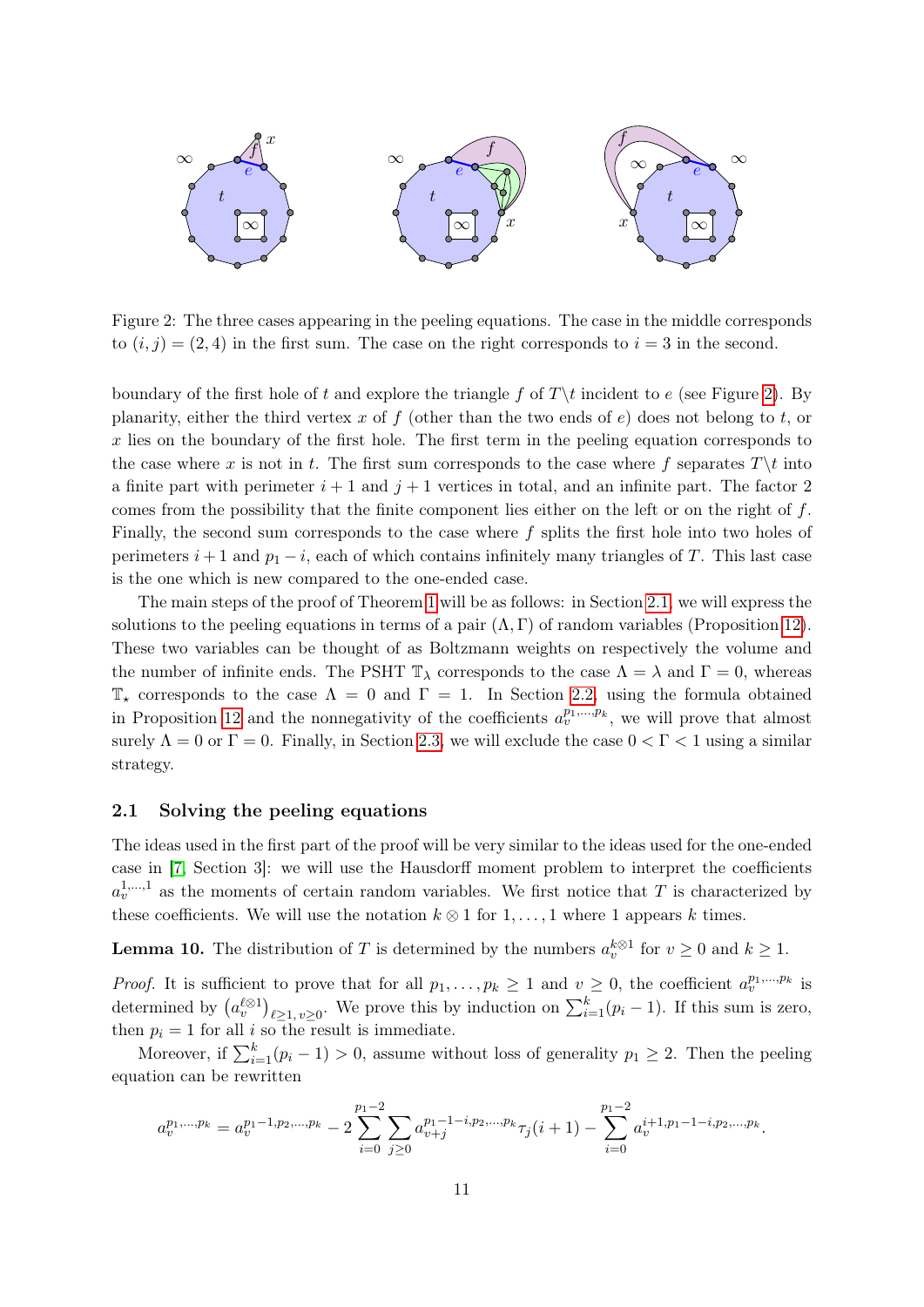By the induction hypothesis, all the terms in the right-hand side are determined by  $(a_v^{\ell\otimes 1})_{\ell\geq 1, v\geq 0}$ so this is also true for the left-hand side, which proves the lemma.

The next step, which follows closely [\[7,](#page-20-5) Section 3], is to prove that the  $a_v^{k\otimes 1}$  are given by the moments of a pair of random variables.

<span id="page-11-2"></span>**Lemma 11.** There is a random variable  $(\Lambda, \Gamma)$  with values in  $[0, \lambda_c] \times [0, 1]$  such that, for all  $k \geq 1$  and  $v \geq 0$ , we have:

<span id="page-11-1"></span>
$$
a_v^{k\otimes 1} = \mathbb{E}\left[\Lambda^v \Gamma^{k-1}\right].\tag{6}
$$

*Proof.* We define the discrete derivative operators  $\Delta_v$  and  $\Delta_k$  by

$$
(\Delta_v a)^{p_1,...,p_k}_v = a^{p_1,...,p_k}_v - a^{p_1,...,p_k}_{v+1}
$$

and

$$
(\Delta_k a)^{p_1, \ldots, p_k}_{v} = a^{p_1, \ldots, p_k}_{v} - a^{p_1, \ldots, p_k, 1}_{v}.
$$

Note that  $(\Delta_v a_v^{k\otimes 1})$  and  $(\Delta_k a_v^{k\otimes 1})$  are respectively the discrete derivatives of  $(a_v^{k\otimes 1})$  with respect to v and to k. Since  $a_0^1 = 1$ , by the two-dimensional Hausdorff moment problem, it is sufficient to prove  $\Delta_v^m \Delta_k^n a_v^{k \otimes 1} \geq 0$  for all  $m, n, v \geq 0$  and  $k \geq 1$ . We will actually prove the following more general inequality for all  $m, n, v \geq 0$  and  $p_1, \ldots, p_k \geq 1$ :

<span id="page-11-0"></span>
$$
\Delta_v^m \Delta_k^n a_v^{p_1, \dots, p_k} \ge 0. \tag{7}
$$

We will prove [\(7\)](#page-11-0) by induction on  $m + n$ . Although we only need the case  $p_1 = \cdots = p_k = 1$  in the end, handling the general case will be necessary in the induction step.

The case  $m = n = 0$  is immediate since the coefficients  $a_v^{p_1,...,p_k}$  are nonnegative. We now assume the result holds for  $(m, n)$ , and prove it for  $(m, n + 1)$ . Let  $v \ge 0$  and  $p_1, \ldots, p_k \ge 1$ . Using the induction hypothesis and writing the peeling equation for  $a_{v+v'}^{p_1,\dots,p_k,k'\otimes 1}$  for  $0 \le v' \le m$ and  $0 \leq k' \leq n$ , we have:

$$
0 \leq \Delta_v^m \Delta_k^n a_v^{p_1+1, p_2, \dots, p_k} = \Delta_v^m \Delta_k^n a_v^{p_1, p_2, \dots, p_k} - 2 \sum_{i=0}^{p_1-1} \sum_{j \geq 0} \tau_j(i+1) \Delta_v^m \Delta_k^n a_{v+j}^{p_1-i, p_2, \dots, p_k} - \sum_{i=0}^{p_1-1} \Delta_v^m \Delta_k^n a_v^{i+1, p_1-1, p_2, \dots, p_k}.
$$

By the induction hypothesis, every term in the two sums is nonnegative. Therefore, the last inequality remains true if we remove entirely the first sum, and keep only the term  $i = 0$  in the second one. We obtain

$$
0 \leq \Delta_v^m \Delta_k^n a_v^{p_1, p_2, \dots, p_k} - \Delta_v^m \Delta_k^n a_v^{1, p_1, p_2, \dots, p_k} = \Delta_v^m \Delta_k^{n+1} a_v^{p_1, p_2, \dots, p_k},
$$

which proves the result for  $(m, n + 1)$ . The argument to deduce the result for  $(m + 1, n)$  from  $(m, n)$  is the same, but this time we keep only the term  $i = 0, j = 1$  in the first sum and remove the factor 2, exactly as in [\[7,](#page-20-5) Lemma 16]. This proves the claim [\(7\)](#page-11-0).

Therefore, by the Hausdorff moment problem, there is a random variable  $(\Lambda, \Gamma)$  with values in  $[0,1]^2$  such that [\(6\)](#page-11-1) holds for all  $k \ge 1$  and  $v \ge 0$ . To conclude, we only need to show  $\Lambda \le \lambda_c$ almost surely. For this, by the peeling equation for  $v = 0$ ,  $k = 1$  and  $p_1 = 1$ , we must have:

$$
\mathbb{E}\left[Z_1(\Lambda)\right] = \sum_{j\geq 0} \tau_j(1)\mathbb{E}\left[\Lambda^j\right] = \sum_{j\geq 0} a_j^1 \tau_j(1) \leq a_0^1 < +\infty.
$$

Hence, we must have  $Z_1(\Lambda) < +\infty$  a.s.. By the results of Section [1.3,](#page-8-0) this means  $\Lambda \leq \lambda_c$  a.s..  $\square$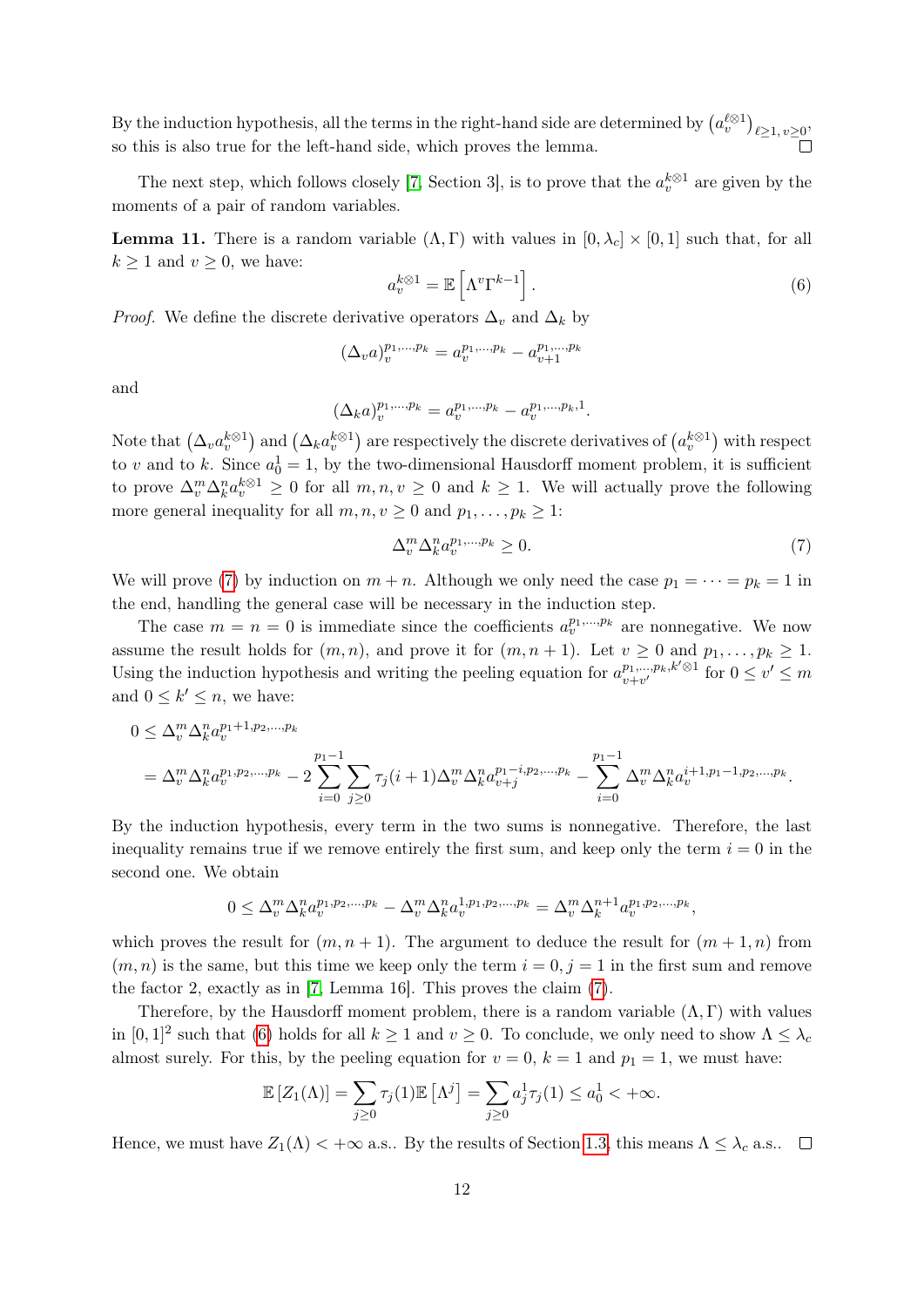We note that by [\(4\)](#page-8-2) and [\(5\)](#page-9-1), the PSHT  $\mathbb{T}_{\lambda}$  for  $\lambda \in [0, \lambda_c]$  corresponds to the case where  $(\Lambda, \Gamma) = (\lambda, 0)$  a.s.. On the other hand, by Lemma [9,](#page-9-2) the Markovian triangulation  $\mathbb{T}_*$  corresponds to the case  $(\Lambda, \Gamma) = (0, 1)$  a.s.. Therefore, proving the main theorem is equivalent to showing that almost surely, we have either  $\Gamma = 0$  or  $(\Lambda, \Gamma) = (0, 1)$ .

It follows from Lemmas [10](#page-10-2) and [11](#page-11-2) that the coefficients  $a_v^{p_1,...,p_k}$  are characterized by the law of  $(\Lambda, \Gamma)$ . Our next step is to give an explicit formula for these coefficients in terms of  $(\Lambda, \Gamma)$ .

We recall from Section [1.3](#page-8-0) that  $Z_i(\lambda)$  is the partition function of Boltzmann triangulations of the *i*-gon with Boltzmann weight  $\lambda$  on the volume. For all  $(\lambda, \gamma) \in [0, \lambda_c] \times [0, 1]$ , let  $(C_p(\lambda, \gamma))_{p \ge 1}$ be the sequence satisfying  $C_1(\lambda, \gamma) = 1$  and, for all  $p \geq 1$ :

<span id="page-12-2"></span>
$$
C_p(\lambda, \gamma) = C_{p+1}(\lambda, \gamma) + 2 \sum_{i=0}^{p-1} Z_{i+1}(\lambda) C_{p-i}(\lambda, \gamma) + \gamma \sum_{i=0}^{p-1} C_{i+1}(\lambda, \gamma) C_{p-i}(\lambda, \gamma).
$$
 (8)

Note that this formula defines  $C_p(\lambda, \gamma)$  in a nonambiguous way, since it allows to express  $C_{p+1}$ using only previous terms. We note that for  $\gamma = 0$ , we recover [\(5\)](#page-9-1), which means that  $C_p(\lambda, 0) =$  $C_p^{PSHT}(\lambda)$ . We also note right now that, by induction on p, the function  $C_p(\lambda, \gamma)$  is a continuous function of  $(\lambda, \gamma) \in [0, \lambda_c] \times [0, 1]$ . In particular, it is bounded by a constant  $f(p)$ .

We can now express all the coefficients  $a_v^{p_1,...,p_k}$  in terms of  $(\Lambda, \Gamma)$ .

<span id="page-12-1"></span>**Proposition 12.** For all  $p_1, \ldots, p_k \ge 1$  and  $v \ge 0$ , we have

<span id="page-12-3"></span>
$$
a_v^{p_1,\dots,p_k} = \mathbb{E}\left[\Lambda^v \Gamma^{k-1} \prod_{i=1}^k C_{p_i}(\Lambda, \Gamma)\right].
$$
\n(9)

In particular, for all  $p, k \geq 1$  and  $v \geq 0$ , we have

<span id="page-12-4"></span>
$$
a_v^{p,(k-1)\otimes 1} = \mathbb{E}\left[\Lambda^v \Gamma^{k-1} C_p(\Lambda, \Gamma)\right].
$$
 (10)

*Proof.* For all  $(\lambda, \gamma) \in [0, \lambda_c] \times [0, 1]$ , we define

$$
a_v^{p_1,\ldots,p_k}(\lambda,\gamma)=\lambda^v\gamma^{k-1}\prod_{i=1}^k C_{p_i}(\lambda,\gamma).
$$

Using [\(8\)](#page-12-2), it is easy to check that  $(a_v^{p_1,...,p_k}(\lambda,\gamma))$  is a solution to the peeling equations, with  $a_v^{k\otimes 1}(\lambda,\gamma) = \lambda^v \gamma^{k-1}$ . By linearity of the peeling equations, it follows that the right-hand side of [\(9\)](#page-12-3) is also a solution. Therefore, both sides of [\(9\)](#page-12-3) are solutions to the peeling equations. By Lemma [11,](#page-11-2) they coincide for  $p_1 = \cdots = p_k = 1$ . Therefore, by Lemma [10,](#page-10-2) both sides coincide everywhere. Finally, [\(10\)](#page-12-4) is obtained by taking  $p_2 = \cdots = p_k = 1$ .  $\Box$ 

#### <span id="page-12-0"></span>2.2 A Markovian triangulation is either degenerate or one-ended

The next step of the proof is to show that almost surely, either  $\Gamma = 0$  (which can be interpreted as T being one-ended), or  $\Lambda = 0$  (which can be interpreted as T being degenerate, i.e. with infinite vertex degrees). We will do so by proving that if this is not true, then one of the coefficients  $a_v^{p,(k-1)\otimes 1}$  is negative. We first consider the case where  $(\Lambda, \Gamma)$  is deterministic.

<span id="page-12-5"></span>**Proposition 13.** If  $\lambda \in (0, \lambda_c]$  and  $\gamma \in (0, 1]$ , then there is  $p \ge 1$  such that  $C_p(\lambda, \gamma) < 0$ .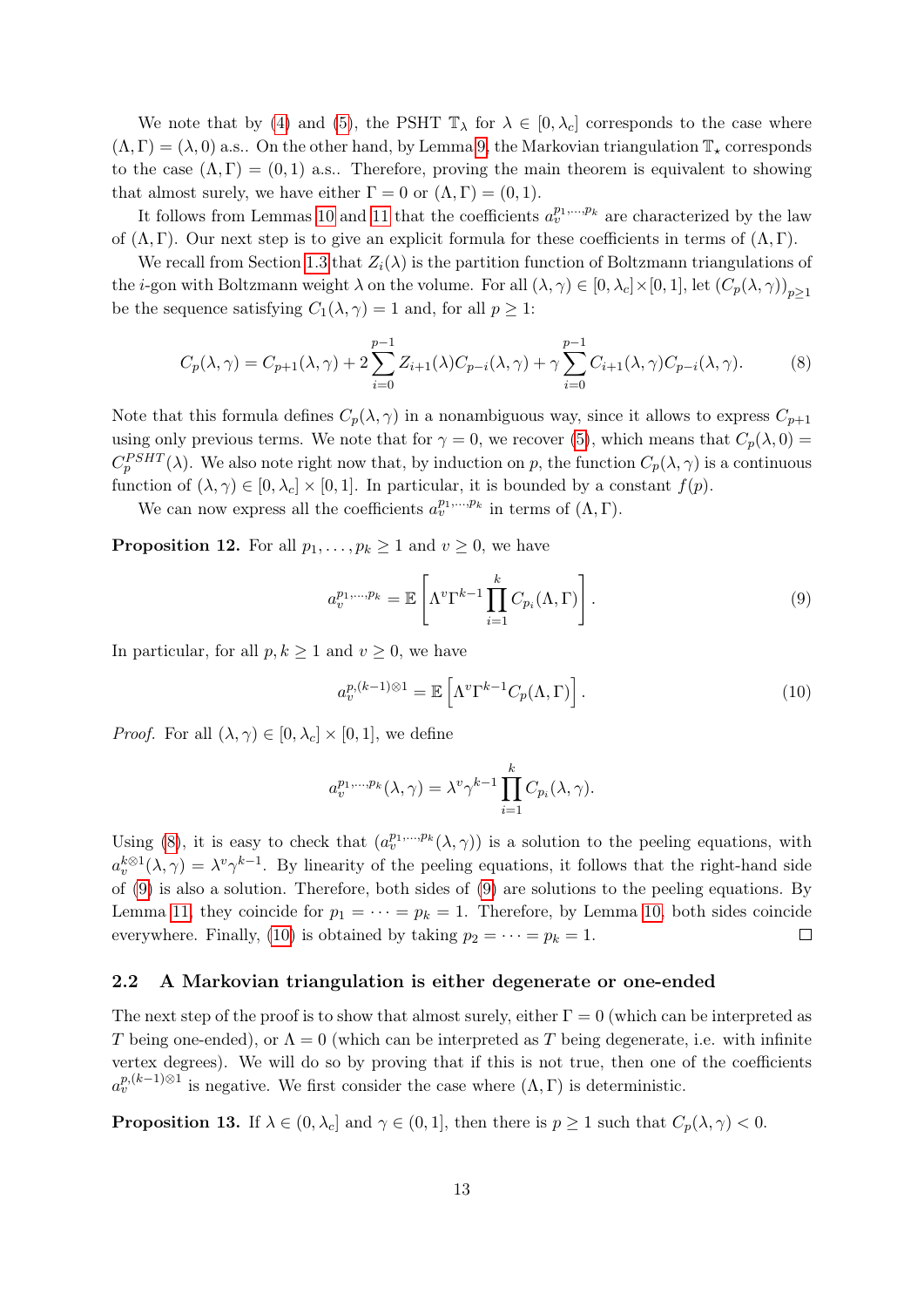*Proof.* We fix  $\lambda, \gamma > 0$  throughout the proof and write  $C_{\lambda,\gamma}(x) = \sum_{p\geq 1} C_p(\lambda, \gamma) x^p$ . Then the recursion [\(8\)](#page-12-2) on  $C_p$  becomes

<span id="page-13-2"></span>
$$
\mathcal{C}_{\lambda,\gamma}(x) = \frac{1}{x} \left( \mathcal{C}_{\lambda,\gamma}(x) - x \right) + \frac{2}{x} \mathcal{Z}_{\lambda}(x) \mathcal{C}_{\lambda,\gamma}(x) + \frac{\gamma}{x} \mathcal{C}_{\lambda,\gamma}(x)^2, \tag{11}
$$

where  $\mathcal{Z}(x) = \sum_{p \geq 1} Z_p(\lambda) x^p$  is given by [\(2\)](#page-8-3). After solving the quadratic equation, we find

$$
\mathcal{C}_{\lambda,\gamma}(x) = \frac{1}{2\gamma} \left( \sqrt{\left(1 - \frac{x}{\sqrt{1+8h}}\right)^2 \left(1 - \frac{4h}{\sqrt{1+8h}}x\right) + 4\gamma x} - \left(1 - \frac{x}{\sqrt{1+8h}}\right)\sqrt{1 - \frac{4h}{\sqrt{1+8h}}x} \right),
$$

where  $h \in [0, 1/4]$  is given by [\(3\)](#page-8-1).

Now assume that all the  $C_p(\lambda, \gamma)$  are nonnegative. By the Pringsheim theorem, the radius of convergence of  $(C_p(\lambda, \gamma))$  is equal to the first nonnegative singularity of  $C_{\lambda,\gamma}$ . On the other hand, this function has a singularity at  $x =$  $\frac{1156 \text{ H}}{\sqrt{1+8h}}$  $\frac{1+8h}{4h}$ . Moreover, for  $x <$  $\sqrt{1+8h}$  $\frac{1+8h}{4h}$ , the inside of the first square root is clearly positive, so the radius of convergence of  $(C_p(\lambda, \gamma))$  is  $\frac{\sqrt{1+8h}}{4h}$  $\frac{1+8h}{4h}$ . However, if  $h < 1/4$  (i.e.  $\lambda < \lambda_c$ ), then we can compute:

$$
\lim_{x \to \frac{\sqrt{1+8h}}{4h}} \mathcal{C}'_{\lambda,\gamma}(x) = -\infty,
$$

which is a contradiction. Similarly, in the critical case  $h = 1/4$ , the radius of convergence is  $\sqrt{3}$ and

$$
\lim_{x \to \sqrt{3}} \mathcal{C}_{\lambda,\gamma}''(x) = -\infty.
$$

<span id="page-13-1"></span>**Proposition 14.** With the notation of Lemma [11,](#page-11-2) we have almost surely either  $\Lambda = 0$  or  $\Gamma = 0$ .

*Proof.* Assume that  $\mathbb{P}(\Lambda > 0, \Gamma > 0) > 0$ . Since the coefficients  $a_v^{p_1,...,p_k}$  must be nonnegative, by [\(10\)](#page-12-4), it is sufficient to find  $p, k \ge 1$  and  $v \ge 0$  such that

<span id="page-13-0"></span>
$$
\mathbb{E}\left[\Lambda^v\Gamma^{k-1}C_p(\Lambda,\Gamma)\right] < 0.\tag{12}
$$

Let K be the compact support of the law of  $(\Lambda, \Gamma)$ . We first claim that there is a coefficient  $\alpha \geq 1$  such that the quantity  $\lambda \times \gamma^{\alpha}$  has a unique maximizer in K. Indeed, we write

$$
\log K = \{ (\log \lambda, \log \gamma) | \lambda > 0, \gamma > 0, (\lambda, \gamma) \in K \}.
$$

This is nonempty by assumption, so the convex hull  $\overline{\log K}$  of  $\log K$  is a nonempty convex subset of  $(\mathbb{R}^-)^2$ . Its boundary  $\partial \overline{\log K}$  contains at most a countable number of nontrivial segments. Therefore, there is a vector  $(1, \alpha)$  with  $\alpha \geq 1$  such that  $\partial \overline{\log K}$  contains no segment orthogonal to  $(1, \alpha)$ . This implies that  $x + \alpha y$  has a unique maximizer in  $\log K$ , so  $\lambda \times \gamma^{\alpha}$  has a unique maximizer in K. We denote by  $(\lambda_0, \gamma_0)$  this maximizer.

By Proposition [13,](#page-12-5) there is  $p_0 \geq 1$  such that  $C_{p_0}(\lambda_0, \gamma_0) < 0$ . The idea will be that if we take  $p = p_0$  and  $k = \alpha v$  and let v go to infinity, then the mass of the expectation [\(12\)](#page-13-0) is concentrated close to  $(\Lambda, \Gamma) = (\lambda_0, \gamma_0)$ .

More precisely, we denote by  $B_\varepsilon(\lambda_0, \gamma_0)$  the ball of radius  $\varepsilon$  around  $(\lambda_0, \gamma_0)$  in  $\mathbb{R}^2$ . By continuity (see the remark just before Proposition [12\)](#page-12-1), we fix  $\varepsilon > 0$  such that, for all  $(\lambda, \gamma) \in$  $B_\varepsilon(\lambda_0, \gamma_0)$ , we have

$$
C_{p_0}(\lambda, \gamma) \leq -\varepsilon.
$$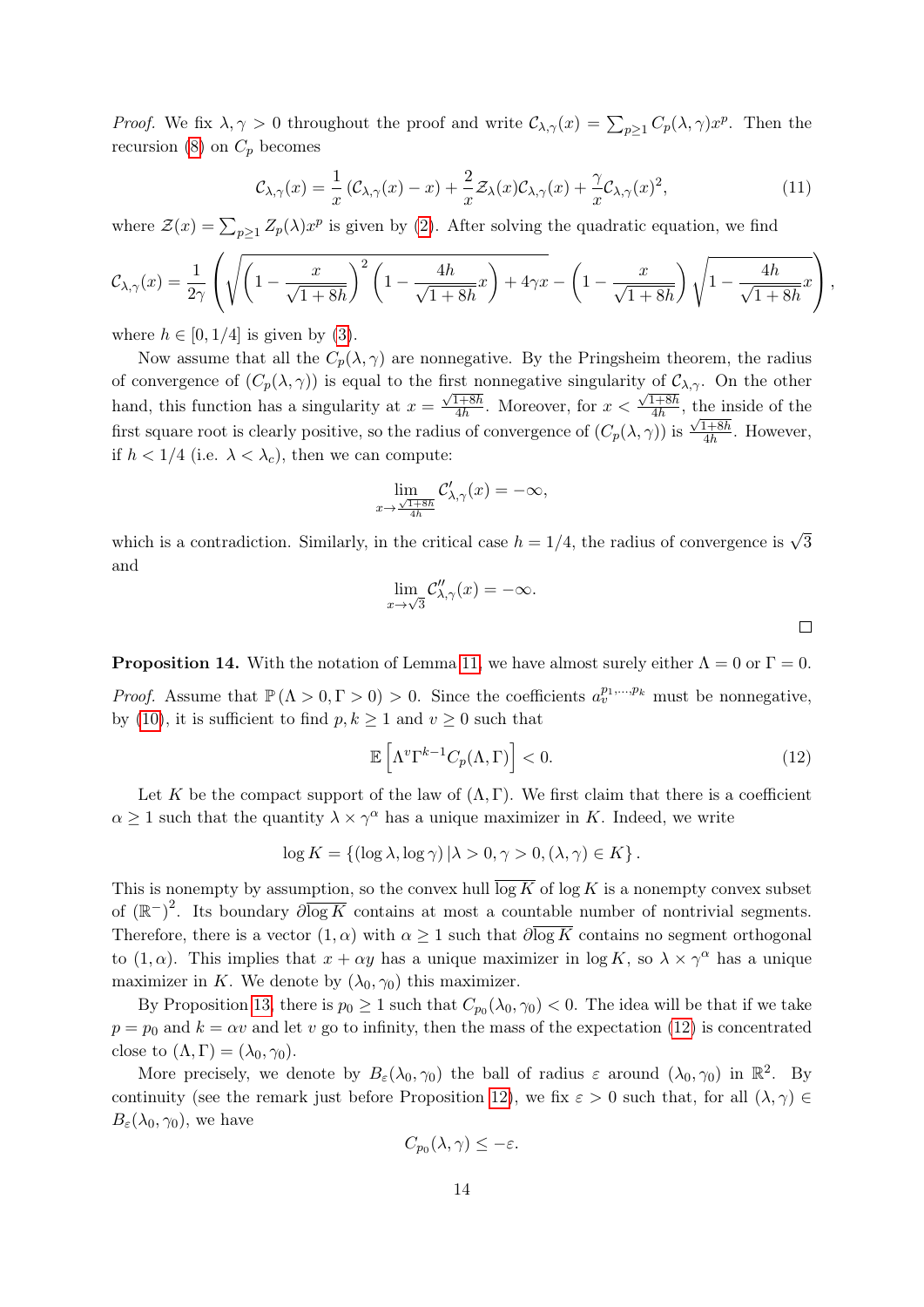By definition of  $(\lambda_0, \gamma_0)$  as a unique maximizer, there is  $\delta > 0$  such that, if  $(\lambda, \gamma) \in K \backslash B_{\varepsilon}(\lambda_0, \gamma_0)$ , then  $\lambda \gamma^{\alpha} < \lambda_0 \gamma_0^{\alpha} - \delta$ . We can now rewrite the expectation [\(12\)](#page-13-0) for  $p = p_0$  as

<span id="page-14-1"></span>
$$
\mathbb{E}\left[\Lambda^v\Gamma^{k-1}C_{p_0}(\Lambda,\Gamma)\mathbb{1}_{\Lambda\Gamma^{\alpha}\geq\lambda_0\gamma_0^{\alpha}-\delta}\right]+\mathbb{E}\left[\Lambda^v\Gamma^{k-1}C_{p_0}(\Lambda,\Gamma)\mathbb{1}_{\Lambda\Gamma^{\alpha}<\lambda_0\gamma_0^{\alpha}-\delta}\right].
$$
\n(13)

By definition of  $\delta$ , if the inside of the first expectation is nonzero, then  $(\Lambda, \Gamma) \in B_{\varepsilon}(\lambda_0, \gamma_0)$ , so  $C_{p_0}(\Lambda, \Gamma) < 0$ . Therefore, the inside of the first expectation is nonpositive, so we can bound it from above by

$$
\mathbb{E}\left[\Lambda^v\Gamma^{k-1}C_{p_0}(\Lambda,\Gamma)\mathbb{1}_{\Lambda\Gamma^{\alpha}\geq\lambda_0\gamma_0^{\alpha}-\delta/2}\right].
$$

We now take  $k = \lfloor \alpha v \rfloor + 1$ , so that  $\Lambda^v \Gamma^{k-1} \geq (\Lambda \Gamma^{\alpha})^v$ . Then this first term can be bounded from below by

$$
-\varepsilon \left(\lambda_0\gamma_0^{\alpha} - \frac{\delta}{2}\right)^v \mathbb{P}\left(\Lambda\Gamma^{\alpha} \ge \lambda_0\gamma_0^{\alpha} - \delta/2\right),\,
$$

where the probability is positive by definition of the support  $K$ .

We move on to the second term of [\(13\)](#page-14-1), again with  $k = |\alpha v| + 1$ . Since  $\alpha \ge 1$ , we have  $\Lambda^v\Gamma^{\lfloor \alpha v \rfloor} \leq (\Lambda\Gamma^\alpha)^{(v-1)}$ , so the second term can be bounded by

$$
\mathbb{E}\left[\left(\Lambda\Gamma^{\alpha}\right)^{v-1}|C_p(\Lambda,\Gamma)|\mathbb{1}_{\Lambda\Gamma^{\alpha}<\lambda_0\gamma_0^{\alpha}-\delta}\right] \leq \left(\lambda_0\gamma_0^{\alpha}-\delta\right)^{v-1}f(p_0),
$$

where  $f(p_0)$  is a bound on  $|C_{p_0}(\lambda, \gamma)|$  for all  $\lambda, \gamma$  (see the discussion right before Proposition [12\)](#page-12-1). Combining the last two displays and letting  $v \to +\infty$ , we get the result.  $\Box$ 

#### <span id="page-14-0"></span>2.3 End of the proof: degenerate triangulations

Finally, we have to treat the cases  $\Lambda = 0$  and  $\Gamma = 0$ . The second one corresponds to the oneended PSHT, so we need to focus on the first. We will prove that it is not possible to have  $\Lambda = 0$  but  $0 < \Gamma < 1$ . The proof will be very similar to the previous argument (Proposition [14\)](#page-13-1), with the difference that this time, it is not sufficient to look at the maximum of the support of Γ, since it is possible that  $\Gamma = 1$ . Therefore, we will first argue that either  $\Gamma = 1$ , or  $0 \leq \Gamma \leq \frac{1}{2}$  $\frac{1}{2}$ , and then consider the maximum of the support of  $\Gamma$  minus 1. As in Section [2.2,](#page-12-0) we will start with the case where  $(\lambda, \gamma)$  is deterministic.

<span id="page-14-3"></span>**Lemma 15.** For all  $0 < \gamma < 1$ , there is  $p \ge 1$  such that  $C_p(0, \gamma) < 0$ . Moreover, if  $\frac{1}{2} < \gamma < 1$ , we can take  $p = 3$ .

*Proof.* We first consider the case  $\lambda = 0$  in the induction [\(8\)](#page-12-2). Using  $Z_{i+1}(0) = 0$ , we obtain

$$
C_p(0,\gamma) = C_{p+1}(0,\gamma) + \gamma \sum_{i=0}^{p-1} C_{i+1}(0,\gamma) C_{p-i}(0,\gamma).
$$

In particular, using the cases  $p = 1$  and  $p = 2$ , since  $C_1(0, \gamma) = 1$ , we must have  $C_2(0, \gamma) = 1 - \gamma$ and

<span id="page-14-2"></span>
$$
C_3(0, \gamma) = (1 - \gamma)(1 - 2\gamma). \tag{14}
$$

In particular, we have  $C_3(0, \gamma) < 0$  as soon as  $\frac{1}{2} < \gamma < 1$ , which proves the second point.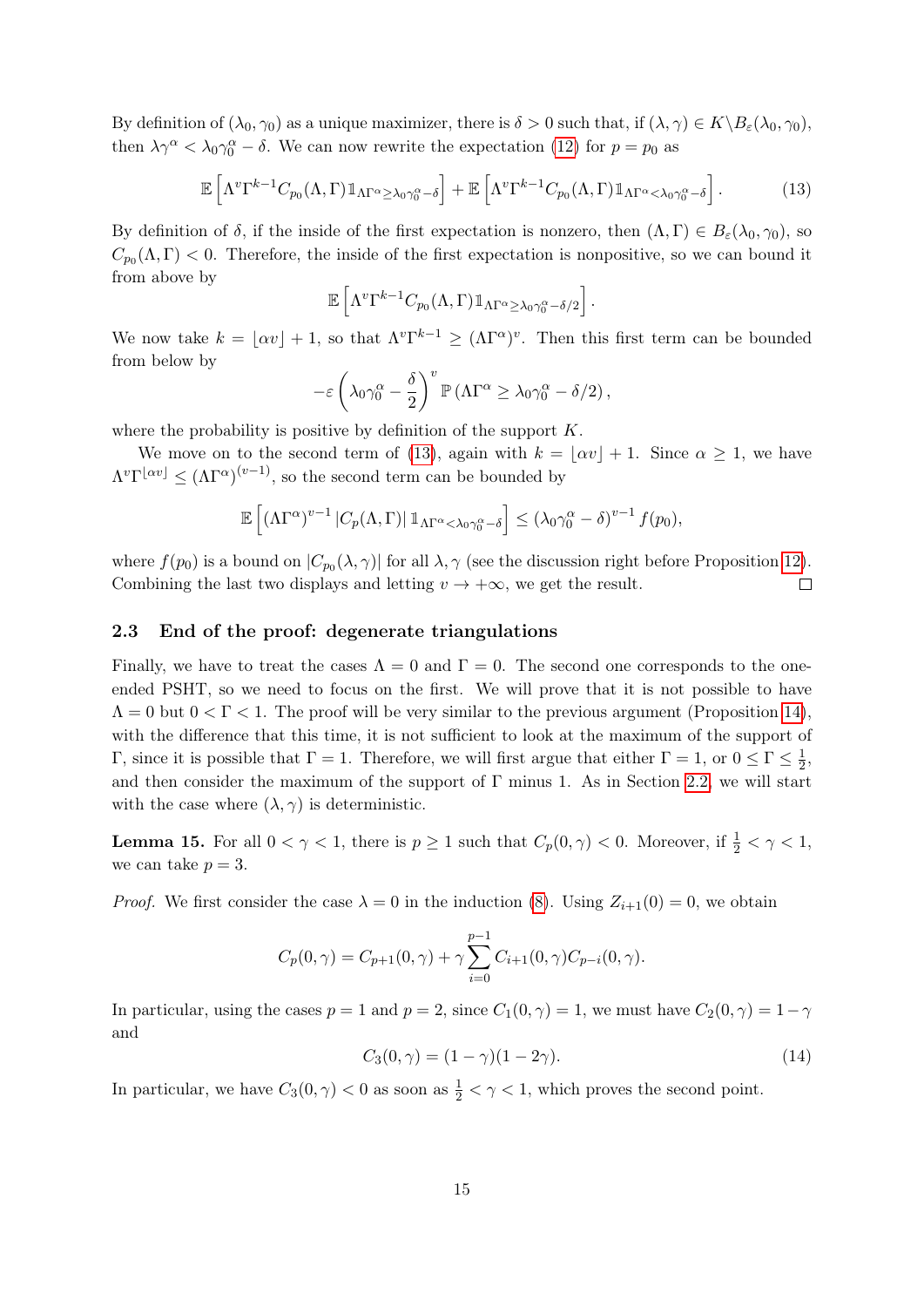On the other hand, we recall that  $\mathcal{C}_{\lambda,\gamma}(x) = \sum_{p\geq 1} C_p(\lambda,\gamma)x^p$ . By solving [\(11\)](#page-13-2) and using  $\mathcal{Z}_0(x) = 0$ , we get:

$$
\mathcal{C}_{0,\gamma}(x) = \begin{cases} \frac{1}{2\gamma} \left( \sqrt{(1-x)^2 + 4\gamma x} - (1-x) \right) & \text{if } \gamma > 0, \\ \frac{x}{1-x} & \text{if } \gamma = 0. \end{cases}
$$

In particular, the generating function  $C_{0,\gamma}$  has at most two singularities, which are conjugate complex numbers of modulus 1. Therefore, the radius of convergence of  $(C_p(0, \gamma))_{p \geq 1}$  is at least one.

On the other hand, we can compute the third derivative for  $0 < x < 1$ :

$$
\sum_{p\geq 3} p(p-1)(p-2)C_p(0,\gamma)x^{p-3} = C_{0,\gamma}'''(x) = \frac{6(1-\gamma)(1-2\gamma-x)}{((1-x)^2+4\gamma x)^{5/2}}.
$$

If  $0 < \gamma < 1$  and x is close enough to 1, this is negative, which proves the lemma.

 $\Box$ 

We can now finish the proof.

Proof of Theorem [1.](#page-2-1) As noted right after the proof of Lemma [11,](#page-11-2) all we need to prove is that either  $\Gamma = 0$  or  $(\Lambda, \Gamma) = (0, 1)$ . Given Proposition [14,](#page-13-1) all we have left to prove is that  $\mathbb{P}\left(0 < \Gamma < 1\right) = 0.$ 

Now let  $p \ge 1$  and  $k \ge 1$ . By [\(10\)](#page-12-4), we have

$$
a_0^{p,k\otimes 1}=\mathbb{E}\left[\Gamma^k C_p(\Lambda,\Gamma)\right]=\mathbb{E}\left[\Gamma^k C_p(0,\Gamma)\right],
$$

where the last equality comes from the fact that if  $\Gamma^k C_p(\Lambda, \Gamma) \neq 0$ , then  $\Gamma > 0$  so  $\Lambda = 0$  by Proposition [14.](#page-13-1) It is sufficient to prove that if  $0 < \Gamma < 1$  with positive probability, then we can find  $p, k \geq 1$  such that  $\mathbb{E} \left[ \Gamma^k C_p(0, \Gamma) \right] < 0$ .

For  $p = 3$ , by [\(14\)](#page-14-2) we get

$$
a_0^{3,k\otimes 1} = \mathbb{E}\left[\Gamma^k(1-\Gamma)(1-2\Gamma)\right].
$$

The quantity in the expectation is negative for  $\frac{1}{2} < \Gamma < 1$  and vanishes for  $\Gamma = 1$ , so if  $\mathbb{P}\left(\frac{1}{2} < \Gamma < 1\right) > 0$ , then we have  $a_0^{3,k\otimes 1} < 0$  for k large enough, which is not possible. Therefore, the support of  $\Gamma$  is included in  $[0, \frac{1}{2}]$  $\frac{1}{2}$   $\cup$  {1}.

Finally, we denote by  $\gamma_0$  the maximum of the intersection of the support of  $\Gamma$  with the interval  $[0, \frac{1}{2}]$  $\frac{1}{2}$ . If  $\gamma_0 > 0$ , by Lemma [15,](#page-14-3) there is  $p_0 \ge 1$  such that  $C_{p_0}(0, \gamma_0) < 0$ . Exactly in the same way as in the proof of Proposition [14,](#page-13-1) using the fact that  $C_{p_0}(0, \gamma)$  is a continuous function of  $\gamma$ , we deduce that  $\mathbb{E}\left[\Gamma^k C_{p_0}(0,\Gamma)\right] < 0$  for k large enough. Therefore, we must have  $\gamma_0 = 0$ , which concludes the proof.  $\Box$ 

### <span id="page-15-0"></span>3 Applications to the convergence of finite models to the UIPT

#### <span id="page-15-1"></span>3.1 Triangulations with defects

*Proof of Corollary [2.](#page-3-0)* We first argue that any subsequential limit of  $M_{f^n}$  for  $d_{loc}^*$  is almost surely a triangulation.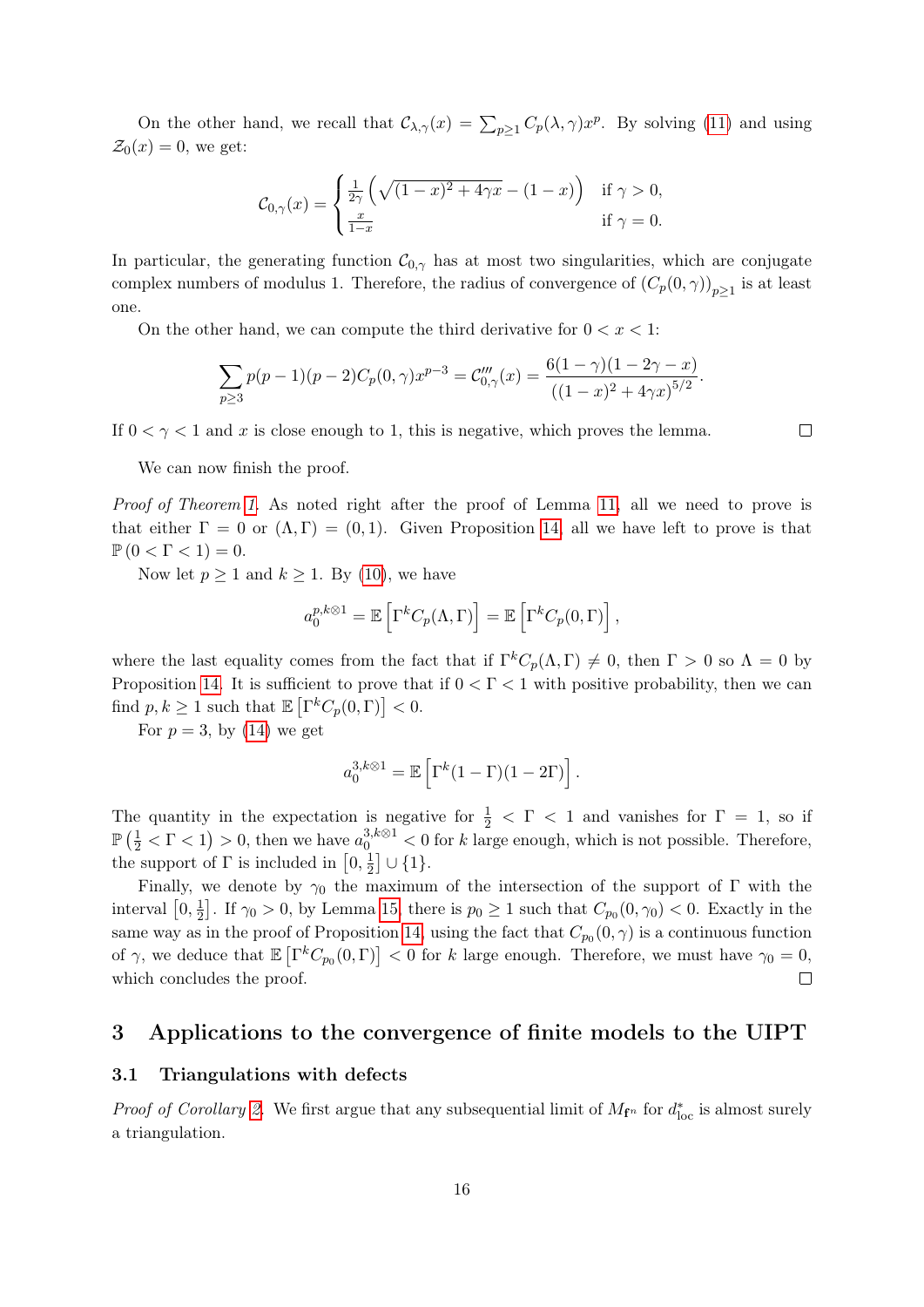For this, let  $m_n$  be a map with face degrees given by  $f^n$ , and recall that  $|f^n|$  is the total number of edges of  $m_n$ . Let  $D(m_n)$  be the set of edges of  $m_n$  incident to a face which is not a triangle. By our assumption, we have

#D(mn) ≤ X j6=3 jf<sup>n</sup> <sup>j</sup> = o (|f n |).

Moreover, for all  $r \geq 0$ , let  $E_r(m_n)$  be the set of edges e such that  $B_r^*(m_n, e)$  is not a triangulation with holes. In other words  $E_r(m_n)$  is the set of edges e at dual distance at most r from an edge of  $D(m_n)$ . If  $e \in E_r(m_n)$ , let  $d^e$  be the edge of  $D(m_n)$  which is the closest to e for the dual distance (if it is not unique, pick one arbitrarily). Let also  $\gamma^e$  be a shortest dual path from  $d^e$ to e. By minimality of  $d^e$ , the path  $\gamma^e$  is a non-backtracking dual path of length at most  $r+1$ containing only triangles. Hence, for each  $d^e$ , the path  $\gamma^e$  can take at most  $2^{r+2}$  values. It follows that, for all  $r \geq 0$ ,

#Er(mn) ≤ 2 <sup>r</sup>+2#D(mn) = o (|f n |).

Since  $M_{f^n}$  is invariant under uniform rerooting, this implies that with probability  $1 - o(1)$ , all the internal faces in  $B_r^*(M_{f^n})$  are triangles. This is true for all  $r \geq 0$ , so  $M_{f^n}$  is tight for  $d_{\text{loc}}^*$ and any subseqential limit is a triangulation.

Now let T be such a subsequential limit. First  $B_r^*(M_{f^n})$  is planar for all  $r, n \geq 0$ , so T must be planar. Moreover  $|{\bf f}^n|\to+\infty$ , so T is infinite. Finally, for any triangulation t with k holes of perimeters  $p_1, \ldots, p_k$  and any  $n \geq 0$ , the probability  $\mathbb{P} (t \subset M_{f^n})$  only depends on n, on  $p_1, \ldots, p_k$  and on the inner volume of t. Indeed, this probability is given by the number of ways to fill each hole  $h_i$  of t with a map  $m_i$  of the  $p_i$ -gon, in such a way that  $t \cup \bigcup_{i=1}^k m_i$  has face degrees prescribed by  $f^n$ . By letting  $n \to +\infty$ , it follows that T is Markovian, so by Theorem [1](#page-2-1) T is of the form  $\mathbb{T}_{\Lambda}$ , where  $\Lambda$  is a random variable with values in  $[0, \lambda_c] \cup \{\star\}.$ 

Finally, we prove  $\Lambda = \lambda_c$  almost surely by considering the mean inverse degree: by the Euler formula, the number of edges and vertices of  $M_{\mathbf{f}_n}$  are respectively  $|\mathbf{f}^n|$  and  $2 + \sum_{j\geq 1} (j-2)f_j^n$ . Let  $\rho_n$  be the root vertex of  $M_{\mathbf{f}^n}$ . Since  $M_{\mathbf{f}^n}$  is invariant under rerooting on a uniform oriented edge, we have

$$
\mathbb{E}\left[\frac{1}{\deg_{M_{\mathbf{f}^n}}(\rho_n)}\right] = \frac{2 + \sum_{j\geq 1} (j-2)f_j^n}{2|\mathbf{f}^n|} \xrightarrow[n \to +\infty]{} \frac{1}{6}.
$$

Moreover, the inverse degree of the root vertex is a bounded, continuous function for  $d_{\text{loc}}^*$ , so we must have

<span id="page-16-1"></span>
$$
\mathbb{E}\left[\frac{1}{\deg_{\mathbb{T}_{\Lambda}}(\rho)}\right] = \frac{1}{6}.\tag{15}
$$

For  $\lambda \in [0, \lambda_c] \cup \{\star\}$ , let  $d(\lambda)$  be the expected inverse degree of the root vertex in  $\mathbb{T}_{\lambda}$ . It is proved in [\[7,](#page-20-5) Proposition 20] that for  $\lambda \in (0, \lambda_c]$ , we have  $d(\lambda) \leq \frac{1}{6}$  with equality if and only if  $\lambda = \lambda_c$ . Moreover, it is immediate that  $d(0) = d(\star) = 0$  (all the vertices have infinite degree), so [\(15\)](#page-16-1) implies  $\Lambda = \lambda_c$  and T is the UIPT. We have proved that the UIPT is the only subsequential limit of  $M_{\mathbf{f}^n}$ , so  $M_{\mathbf{f}^n} \to \mathbb{T}_{\lambda_c}$  in distribution for  $d_{\text{loc}}^*$ . Since the UIPT has finite vertex degrees, this implies convergence for  $d_{\text{loc}}$  by Lemma [6.](#page-7-3)  $\Box$ 

#### <span id="page-16-0"></span>3.2 Triangulations with moderate genus

Proof of Corollary [3.](#page-3-1) The only part of the proof which differs significantly from the proof of Corollary [2](#page-3-0) is the proof that any subsequential limit of  $T_{n,g_n}$  for  $d_{\text{loc}}^*$  is planar. If we admit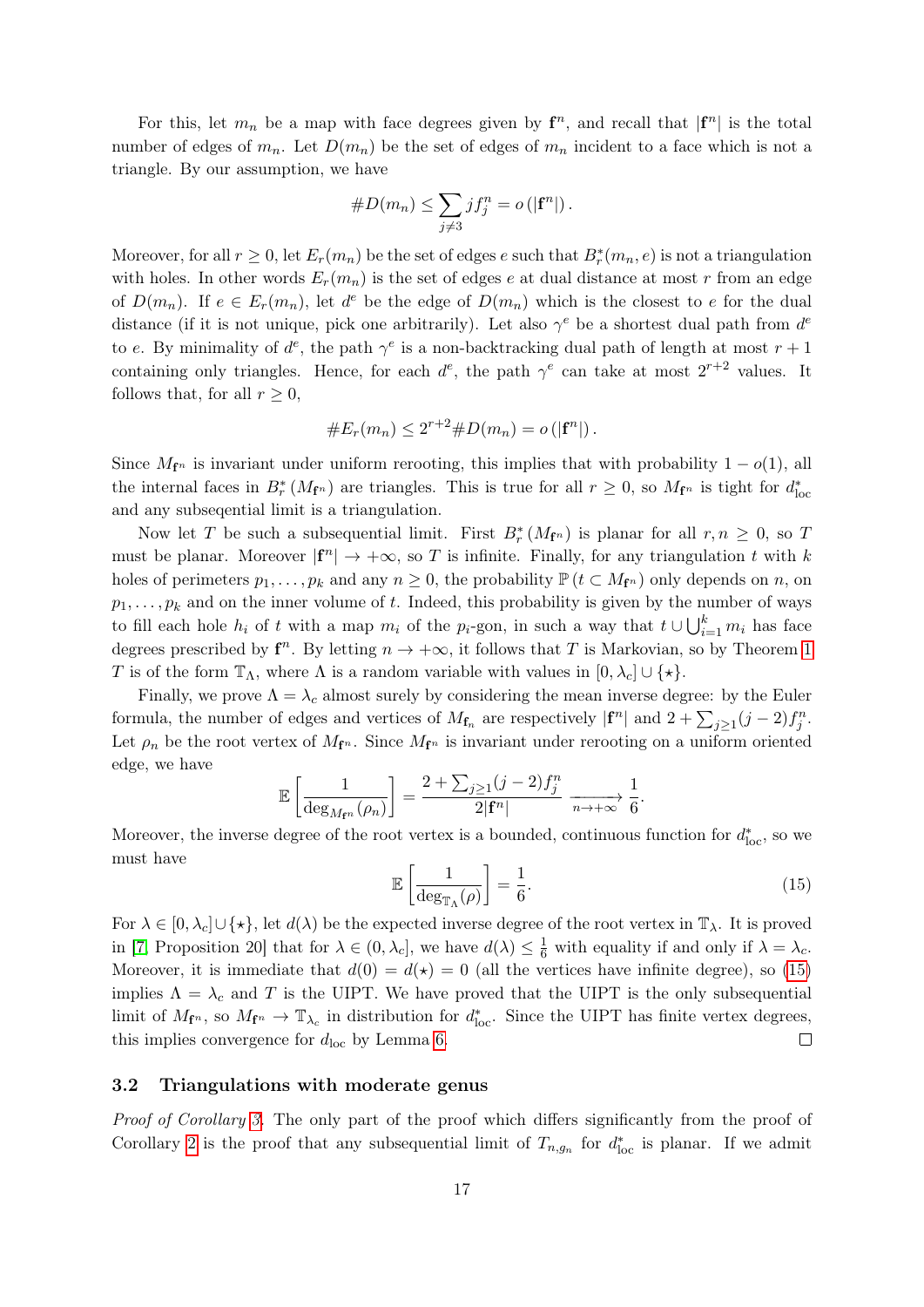this, since tightness for  $d_{\text{loc}}^*$  is immediate, any subsequential limit must be of the form  $\mathbb{T}_\Lambda$  by Theorem [1.](#page-2-1) Moreover, by the Euler formula, we have

$$
\mathbb{E}\left[\frac{1}{\deg_{T_{n,g_n}}(\rho)}\right] = \frac{2 - 2g_n + n}{6n} \xrightarrow[n \to +\infty]{} \frac{1}{6}
$$

and we conclude  $\Lambda = \lambda_c$  in the same way as in Corollary [2.](#page-3-0)

To prove that any subsequential limit of  $T_{n,g_n}$  for  $d_{\text{loc}}^*$  is planar, we need to prove that for all  $r \geq 0$ , the dual ball  $B_r^*(T_{n,g_n})$  is planar with probability  $1-o(1)$  as  $n \to +\infty$ . For all  $n \geq 0$ , let  $t_n$  be a triangulation with 2n faces and genus  $g_n$ . For all  $r, n \geq 0$ , we denote by  $NP_r(t_n)$  the set of edges  $e \in t_n$  such that the dual ball  $B_r^*(t_n; e)$  of radius r around e is not planar. We will prove that  $\#NP_r(t_n) = o(n)$  uniformly in the choice of  $t_n$ , which is sufficient by invariance of  $T_{n,q_n}$  under uniform rerooting.

For this, note that the number of edges at dual distance at most  $2r$  from an edge  $e$  is bounded by  $3^{2r+1}$ . Therefore, for any edge  $e \in NP_r(t_n)$ , there are at most  $3^{2r+1}$  edges  $e' \in NP_r(t_n)$  such that the balls  $B_r^*(t_n; e)$  and  $B_r^*(t_n; e')$  intersect. Therefore, we can find a subset  $\overline{NP}_r(t_n)$  of  $NP_r(t_n)$  of size at least  $\frac{1}{3^{2r+1}} \# NP_r(t_n)$  such that the balls  $B_r^*(t_n; e)$  for  $e \in \widetilde{NP}_r(t_n)$  are edgedisjoint. Each of these balls have genus at least 1, so

$$
\frac{1}{3^{2r+1}} \# NP_r(t_n) \leq \# \widetilde{NP}_r(t_n) \leq g_n = o(n).
$$

It follows that  $\# NP_r(t_n) = o(n)$ , which proves our claim.

#### <span id="page-17-0"></span>3.3 Triangulations with high temperature Ising model

*Proof of Corollary [4.](#page-3-2)* We first note that the distances  $d_{\text{loc}}$  (resp.  $d_{\text{loc}}^*$ ) extend in a natural way to face-coloured triangulations by requiring that the colouring agrees on a ball (resp. dual ball) with a large radius. If  $T$  is a random face-coloured triangulation and  $t$  is triangulation with holes equipped with a colouring  $\sigma$  of its internal face, we will write  $(t, \sigma) \subset T$  for the event that  $t \subset T$  and the colouring of the faces of the neighbourhood of the root of T isomorphic to t agrees with  $\sigma$ .

We first notice that changing the colour of one face only changes the probability for a facecoloured triangulation to be picked by  $T_n[\beta_n]$  by at most a factor  $e^{3|\beta_n|}$ . Therefore, let t be a triangulation with holes, and let  $\sigma$ ,  $\sigma'$  be two colourings of its internal faces which differ on only one face. Then we have

$$
e^{-3|\beta_n|}\mathbb{P}\left((t,\sigma)\subset T_n[\beta_n]\right)\leq \mathbb{P}\left((t,\sigma')\subset T_n[\beta_n]\right)\leq e^{3|\beta_n|}\mathbb{P}\left((t,\sigma)\subset T_n[\beta_n]\right).
$$

Let T be a subsequential limit of  $T_n[\beta_n]$  for  $d_{\text{loc}}^*$ . By letting  $n \to +\infty$  in the last display, we have

$$
\mathbb{P}\left((t,\sigma)\subset T_n[\beta_n]\right)=\mathbb{P}\left((t,\sigma')\subset T_n[\beta_n]\right).
$$

This implies that the probability  $\mathbb{P}((t,\sigma)\subset T_n[\beta_n])$  only depends on t and not on  $\sigma$ , so

$$
\mathbb{P}\left((t,\sigma)\subset T\right)=\frac{1}{2^{\#\text{Internal faces}(t)}}\mathbb{P}\left(t\subset T\right)
$$

for all t and  $\sigma$ . This means that conditionally on the triangulation T, the colours of its faces are just given by Bernoulli face percolation with parameter  $\frac{1}{2}$ .

 $\Box$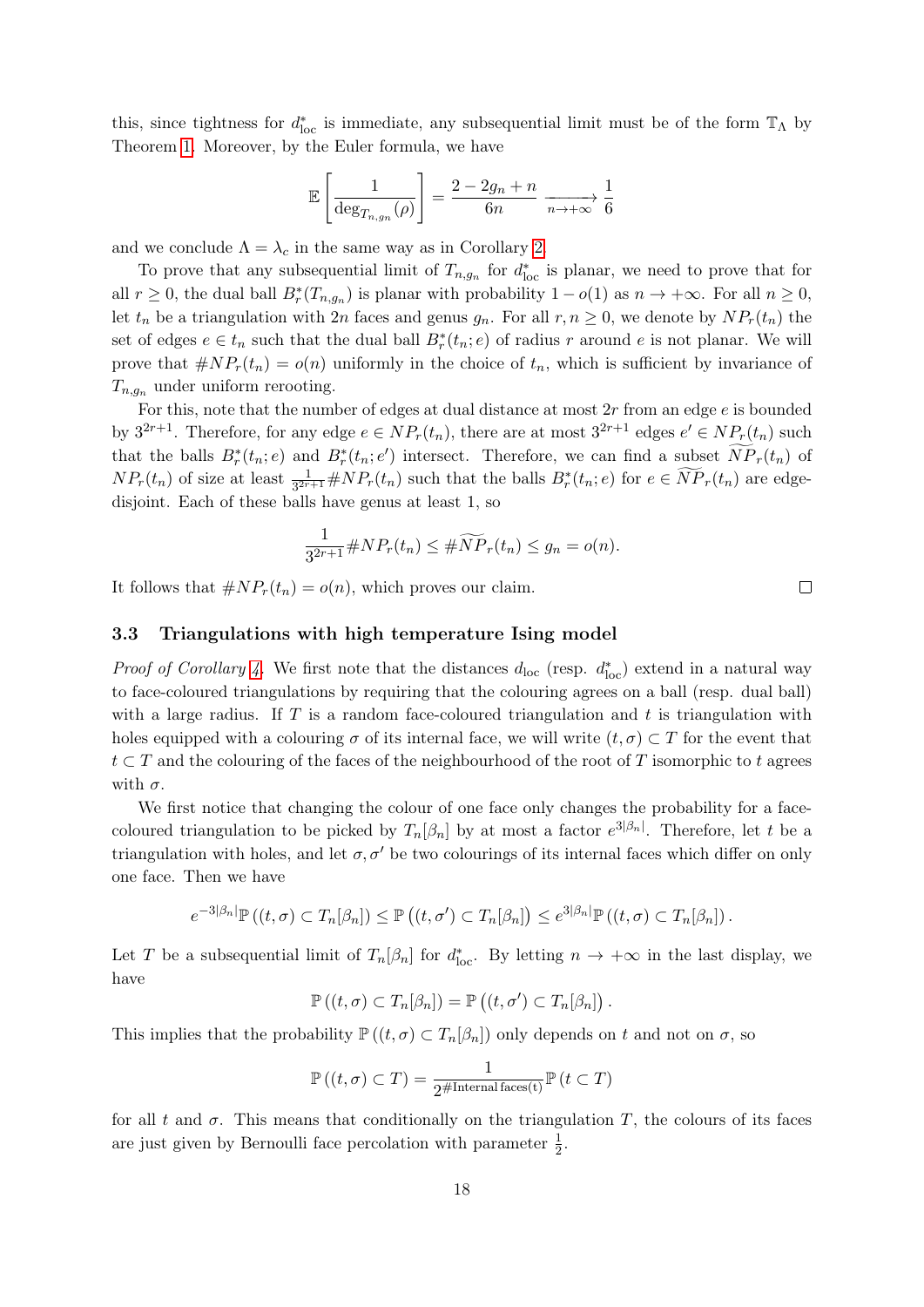On the other hand, for all  $n \geq 0$ , the probability  $\mathbb{P}((t,\sigma) \subset T_n[\beta_n])$  only depends on the perimeters and inner volume of  $t$  and on the colours of the internal faces of  $t$  which share an edge with a hole. By letting n go to infinity, the same is true for the probability  $\mathbb{P}((t,\sigma) \subset T)$ . But since it does not depend on  $\sigma$ , this probability actually only depends on the perimeters and inner volume of t, so T is Markovian. Since T is also planar, it must be of the form  $\mathbb{T}_{\lambda}$ , and we conclude using the mean inverse degree in the same way as in Corollaries [2](#page-3-0) and [3.](#page-3-1)  $\Box$ 

# <span id="page-18-0"></span>4 Large deviations for pattern occurences in uniform triangulations

The goal of this section is to prove Theorem [2.](#page-4-0) We recall that if  $t_0$  is a finite triangulation with one or several holes, then  $\operatorname{occ}_{t_0}(t)$  is the number of occurences of  $t_0$  in a triangulation of the sphere t. More precisely  $\operatorname{occ}_{t_0}(t)$  is the number of oriented edges  $\vec{e}$  of t such that  $t_0 \subset (t; \vec{e})$ , where  $(t; \vec{e})$  stands for the triangulation t, rerooted at  $\vec{e}$ .

*Proof of Theorem [2.](#page-4-0)* We fix a finite triangulation  $t_0$  with one or several holes. Let  $(\beta_n)_{n\geq 1}$  be a sequence of nonnegative numbers such that  $\beta_n \to 0$ . We denote by  $T_n^{(\beta_n)}$  a random triangulation of the sphere with 2n faces such that  $\mathbb{P}\left(T_n^{(\beta_n)}=t\right)$  is proportional to

$$
\exp\left(\beta_n \mathrm{occ}_{t_0}(t)\right).
$$

The proof consists of first showing that  $T_n^{(\beta_n)}$  converges locally to the UIPT. This means that it is not possible to increase significantly  $\operatorname{occ}_{t_0}(T_n)$  by "twisting" the uniform measure in a subexponential way. Therefore, exponential factors are necessary, so triangulations with much more occurences of  $t_0$  are exponentially rare.

More precisely, as in the proof of Corollary [4,](#page-3-2) in order to show that  $T_n^{(\beta_n)}$  converges to the UIPT, the only non-trivial point is to prove that any subsequential limit T of  $T_n^{(\beta_n)}$  is Markovian. For this, let  $t_1$  and  $t_2$  be two finite triangulations with the same hole perimeters and the same inner volume. If t is a triangulation of the sphere such that  $t_1 \subset t$ , we denote by  $\Phi(t)$  the triangulation obtained by replacing  $t_1$  by  $t_2$  in the neighbourhood of the root. Then  $|\text{occ}_{t_0}(t) - \text{occ}_{t_0}(\Phi(t))|$  is bounded by a constant c depending only on  $t_0$ ,  $t_1$  and  $t_2$ . It follows that

$$
e^{-c\beta_n} \mathbb{P}\left(T_n^{(\beta_n)} = t\right) \leq \mathbb{P}\left(T_n^{(\beta_n)} = \Phi(t)\right) \leq e^{c\beta_n} \mathbb{P}\left(T_n^{(\beta_n)} = t\right).
$$

By summing over  $t$ , we get

$$
e^{-c\beta_n} \mathbb{P}\left(t_1 \subset T_n^{(\beta_n)}\right) \leq \mathbb{P}\left(t_2 \subset T_n^{(\beta_n)}\right) \leq e^{c\beta_n} \mathbb{P}\left(t_1 \subset T_n^{(\beta_n)}\right).
$$

Letting  $n \to +\infty$ , we obtain  $\mathbb{P}(t_1 \subset T) = \mathbb{P}(t_2 \subset T)$ , so any subsequential limit of  $T_n^{(\beta_n)}$  is Markovian. Since it must also be planar and have mean degree 6, this implies convergence to the UIPT by Theorem [1.](#page-2-1)

We now recall that  $T_n$  stands for a uniform triangulation of the sphere with  $2n$  faces and write  $X_n = \mathrm{occ}_{t_0}(T_n)$  and  $X_n^{(\beta_n)} = \mathrm{occ}_{t_0}(T_n^{(\beta_n)})$ . We also write  $p_0 = \mathbb{P}(t_0 \subset \mathbb{T}_{\lambda_c})$ . By invariance of  $T_n$  and  $T_n^{(\beta_n)}$  under uniform rerooting and convergence of both models to the UIPT, we have

$$
\frac{1}{6n}\mathbb{E}\left[X_n\right] = \mathbb{P}\left(t_0 \subset T_n\right) \xrightarrow[n \to +\infty]{} p_0,
$$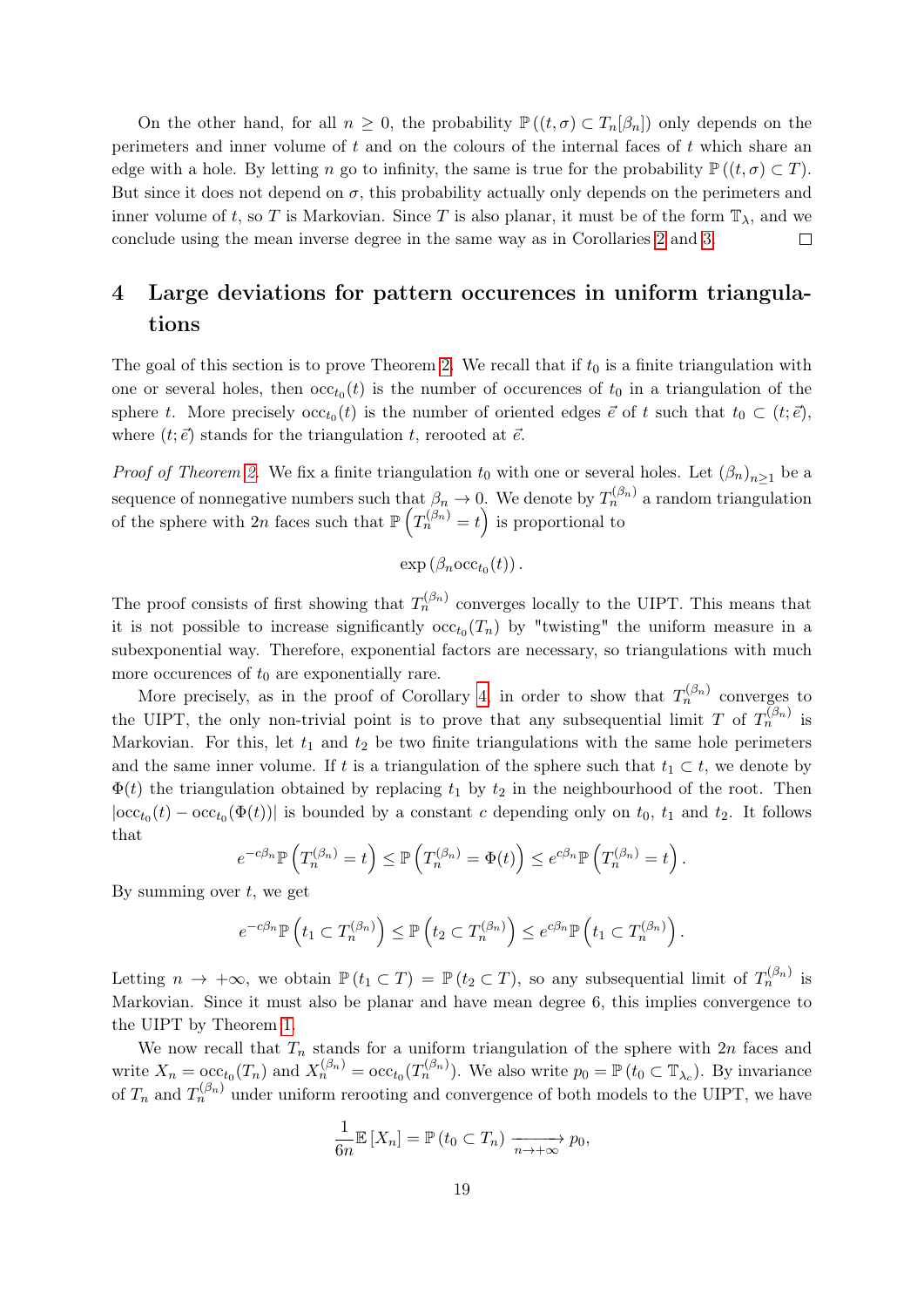$$
\frac{1}{6n} \mathbb{E}\left[X_n^{(\beta_n)}\right] = \mathbb{P}\left(t_0 \subset T_n^{(\beta_n)}\right) \xrightarrow[n \to +\infty]{} p_0.
$$

We now fix  $\varepsilon > 0$ . The last convergence implies

<span id="page-19-1"></span>
$$
\mathbb{P}\left(X_n^{(\beta_n)} \le 6p_0n + \varepsilon n\right) \ge 1 - \frac{\mathbb{E}\left[X_n^{(\beta_n)}\right]}{6p_0n + \varepsilon n} \xrightarrow[n \to +\infty]{} \frac{\varepsilon}{6p_0 + \varepsilon} > 0. \tag{16}
$$

On the other hand, by definition we have

$$
\mathbb{P}\left(X_n^{(\beta_n)} \le 6p_0n + \varepsilon n\right) = \frac{\mathbb{E}\left[e^{\beta_n X_n} \mathbb{1}_{X_n \le 6p_0n + \varepsilon n}\right]}{\mathbb{E}\left[e^{\beta_n X_n}\right]} \\
\le \frac{\mathbb{E}\left[e^{\beta_n X_n} \mathbb{1}_{X_n \le 6p_0n + \varepsilon n}\right]}{\mathbb{E}\left[e^{\beta_n X_n} \mathbb{1}_{X_n \ge 6p_0n + 2\varepsilon n}\right]} \\
\le \frac{e^{\beta_n (6p_0n + \varepsilon n)} \mathbb{P}\left(X_n \le 6p_0n + \varepsilon n\right)}{e^{\beta_n (6p_0n + 2\varepsilon n)} \mathbb{P}\left(X_n \ge 6p_0n + 2\varepsilon n\right)} \\
\le \frac{e^{-\varepsilon \beta_n n}}{\mathbb{P}\left(X_n \ge 6p_0n + 2\varepsilon n\right)}.
$$

Therefore, we have

$$
\mathbb{P}\left(X_n \ge 6p_0n + 2\varepsilon n\right) \le \frac{e^{-\varepsilon\beta_n n}}{\mathbb{P}\left(X_n^{(\beta_n)} \le 6p_0n + \varepsilon n\right)} = O\left(e^{-\varepsilon\beta_n n}\right)
$$

by [\(16\)](#page-19-1). Since  $(\beta_n)$  can be any sequence going to 0, we have proved that the sequence

$$
\left(-\frac{1}{n}\log \mathbb{P}\left(X_n \ge 6p_0n + 2\varepsilon n\right)\right)_{n \ge 0}
$$

is eventually larger than any sequence which goes to 0. Hence, it is bounded from below by a positive constant, which means that  $P(X_n \geq 6p_0n + 2\varepsilon n)$  decays exponentially in n. The same bound for  $\mathbb{P}(X_n \leq 6p_0n - 2\varepsilon n)$  is proved in the same way, but by biasing by  $e^{-\beta_n X_n}$  instead of  $e^{\beta_n X_n}.$  $\Box$ 

# <span id="page-19-0"></span>5 Extensions and conjectures

There are two natural ways to try to extend Theorem [1:](#page-2-1) the first one is to consider more general classes of planar maps than triangulations, and the second is to remove the planarity assumption. We expect that an analog of Theorem [1](#page-2-1) for more general models of maps should be true. In this context, a Markovian map would be an infinite random map M where  $\mathbb{P} (m \subset M)$ depends only on the perimeters of the holes of  $m$ , and the family of degrees of its internal faces, as in [\[8,](#page-20-9) Theorem 4]. The extension of the proof of Theorem [1](#page-2-1) does not seem straighforward, since the partition functions are not as explicit as for triangulations (only the pointed partition functions are explicit). Moreover, the extension of the Infinite Boltzmann Planar Maps of [\[8\]](#page-20-9) to the infinite-degree case would be more difficult, because different ways to let Boltzmann weights go to zero give rise to different degenerate objects.

On the other hand, the non-planar case seems difficult. The natural definition of a Markovian triangulation in the nonplanar case is that  $\mathbb{P} (t \subset T)$  depends only on the volume of t, on the perimeters of its holes and on its genus. We conjecture the following.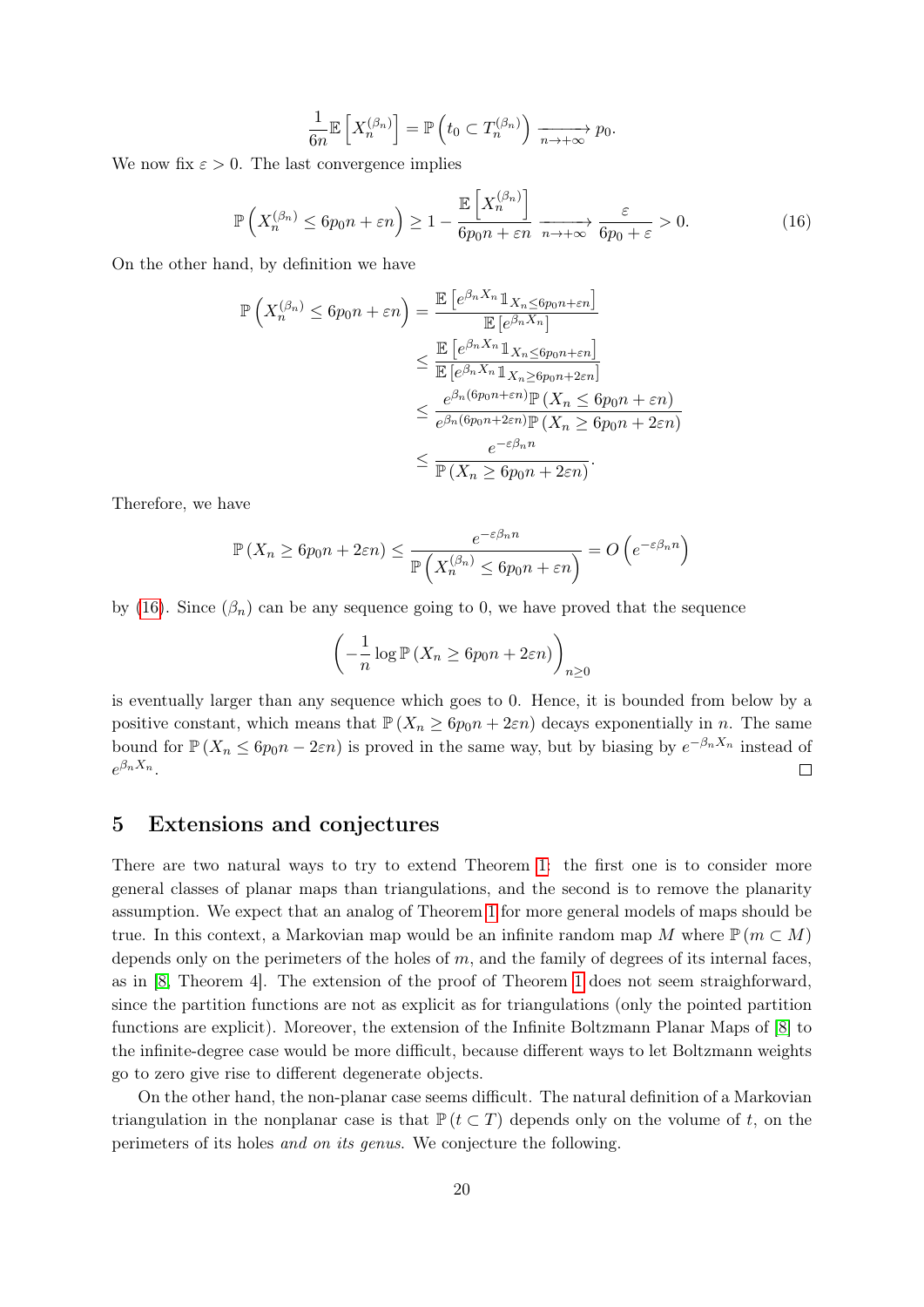#### Conjecture 16.

- There are Markovian infinite triangulations which are not planar.
- There is no Markovian infinite nonplanar triangulation with only finite vertex degrees.

The motivation for the first point is that uniform triangulations with  $2n$  faces and genus  $g_n = \frac{n}{2} - o(n)$  should have Markovian local limits for  $d_{loc}^*$ . In particular, for all  $k \ge 1$ , we should obtain a Markovian limit with exactly k vertices for  $g_n = \frac{n+2-k}{2}$  $\frac{2-k}{2}$ . On the other hand, proving the second point of this conjecture would remove the necessity to use the Goulden–Jackson equation in [\[7\]](#page-20-5). However, it seems hopeless to prove this second point using the same sketch as for Theorem [1,](#page-2-1) at least for the following two reasons:

- the generating function for triangulations with higher genus is not explicitely known;
- when we write down the peeling equations for  $a_{v,g}^{k\otimes 1}$  and  $a_{v,g}^{(k+1)\otimes 1}$  to adapt the proof of Lemma [11,](#page-11-2) the lists of terms appearing in both equations are different because two holes can now be filled with the same component. Therefore, it is not easy anymore to take the discrete derivative  $\Delta_k$  of the peeling equation with respect to the number of holes.

# References

- <span id="page-20-8"></span>[1] M. Albenque, L. Ménard, and G. Schaeffer. Local convergence of large random triangulations coupled with an Ising model. Transactions of the American Mathematical Society, 374:1, 10 2020.
- <span id="page-20-3"></span>[2] O. Angel. Growth and percolation on the uniform infinite planar triangulation. Geom. Funct. Anal., 13(5):935–974, 2003.
- <span id="page-20-4"></span>[3] O. Angel and G. Ray. Classification of half planar maps. Ann. Probab., 43(3):1315–1349, 2015.
- <span id="page-20-0"></span>[4] O. Angel and O. Schramm. Uniform infinite planar triangulations. Comm. Math. Phys., 241(2-3):191–213, 2003.
- <span id="page-20-2"></span>[5] J. E. Björnberg and S. O. Stefansson. Recurrence of bipartite planar maps. Electron. J. Probab., 19(31):1–40, 2014.
- <span id="page-20-6"></span>[6] T. Budzinski. The hyperbolic Brownian plane. Probability Theory and Related Fields, 171(1):503–541, Jun 2018.
- <span id="page-20-5"></span>[7] T. Budzinski and B. Louf. Local limits of uniform triangulations in high genus. Inventiones Mathematicae, 223:1–47, 2021.
- <span id="page-20-9"></span>[8] T. Budzinski and B. Louf. Local limits of bipartite maps with prescribed face degrees in high genus. Ann. Probab., to appear.
- <span id="page-20-1"></span>[9] P. Chassaing and B. Durhuus. Local limit of labeled trees and expected volume growth in a random quadrangulation. Ann. Probab., 34(3):879–917, 2006.
- <span id="page-20-7"></span>[10] L. Chen. personal communication.